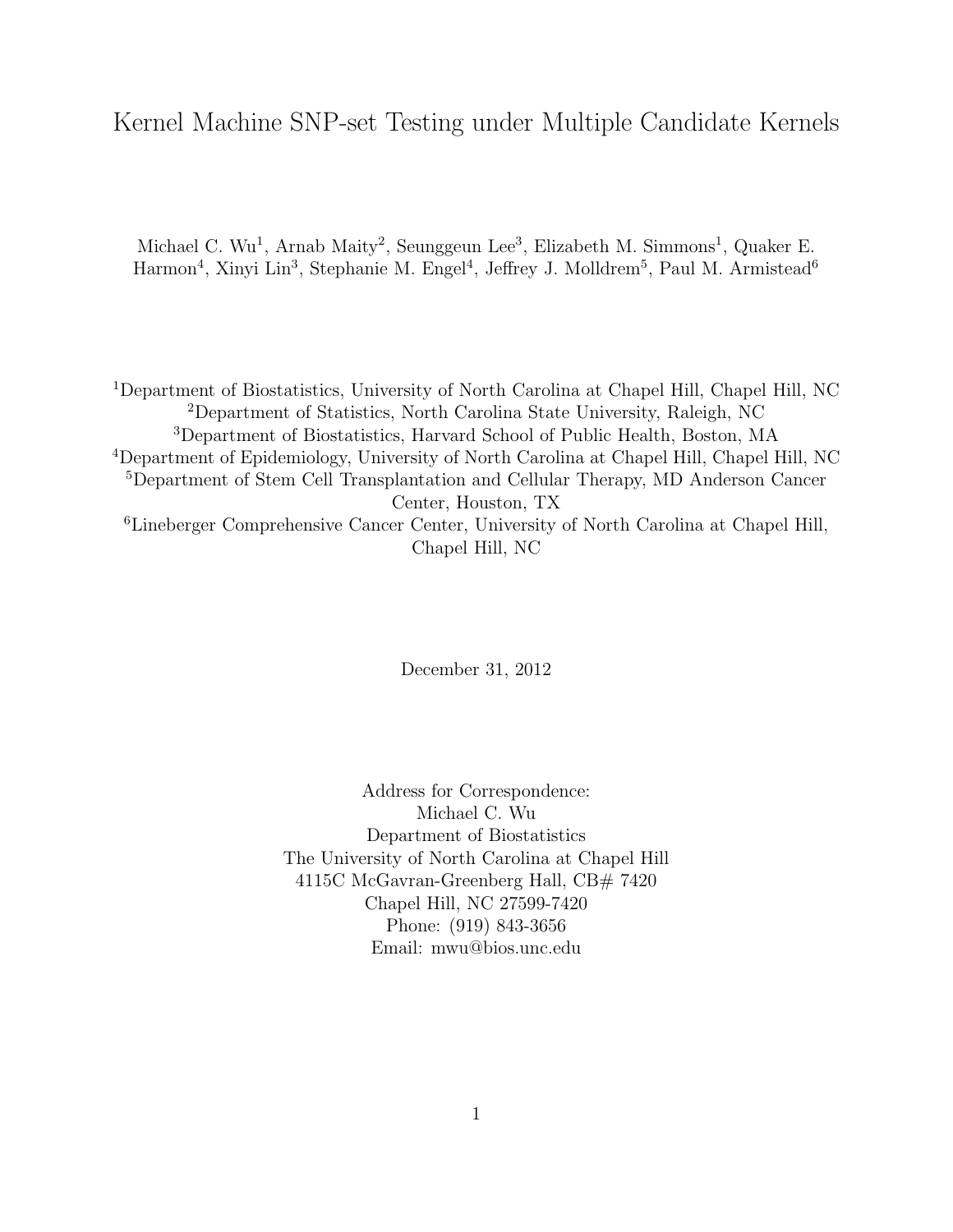#### Abstract

Joint testing for the cumulative effect of multiple single nucleotide polymorphisms grouped on the basis of prior biological knowledge has become a popular and powerful strategy for the analysis of large scale genetic association studies. The kernel machine (KM) testing framework is a useful approach that has been proposed for testing associations between multiple genetic variants and many different types of complex traits by comparing pairwise similarity in phenotype between subjects to pairwise similarity in genotype, with similarity in genotype defined via a kernel function. An advantage of the KM framework is its flexibility: choosing different kernel functions allows for different assumptions concerning the underlying model and can allow for improved power. In practice, it is difficult to know which kernel to use a priori since this depends on the unknown underlying trait architecture and selecting the kernel which gives the lowest p-value can lead to inflated type I error. Therefore, we propose practical strategies for KM testing when multiple candidate kernels are present based on constructing composite kernels and based on efficient perturbation procedures. We demonstrate through simulations and real data applications that the procedures protect the type I error rate and can lead to substantially improved power over poor choices of kernels and only modest differences in power versus using the best candidate kernel.

Key Words: Genetic association studies; kernel machines; multi-SNP analysis; similarity based testing; SNP sets.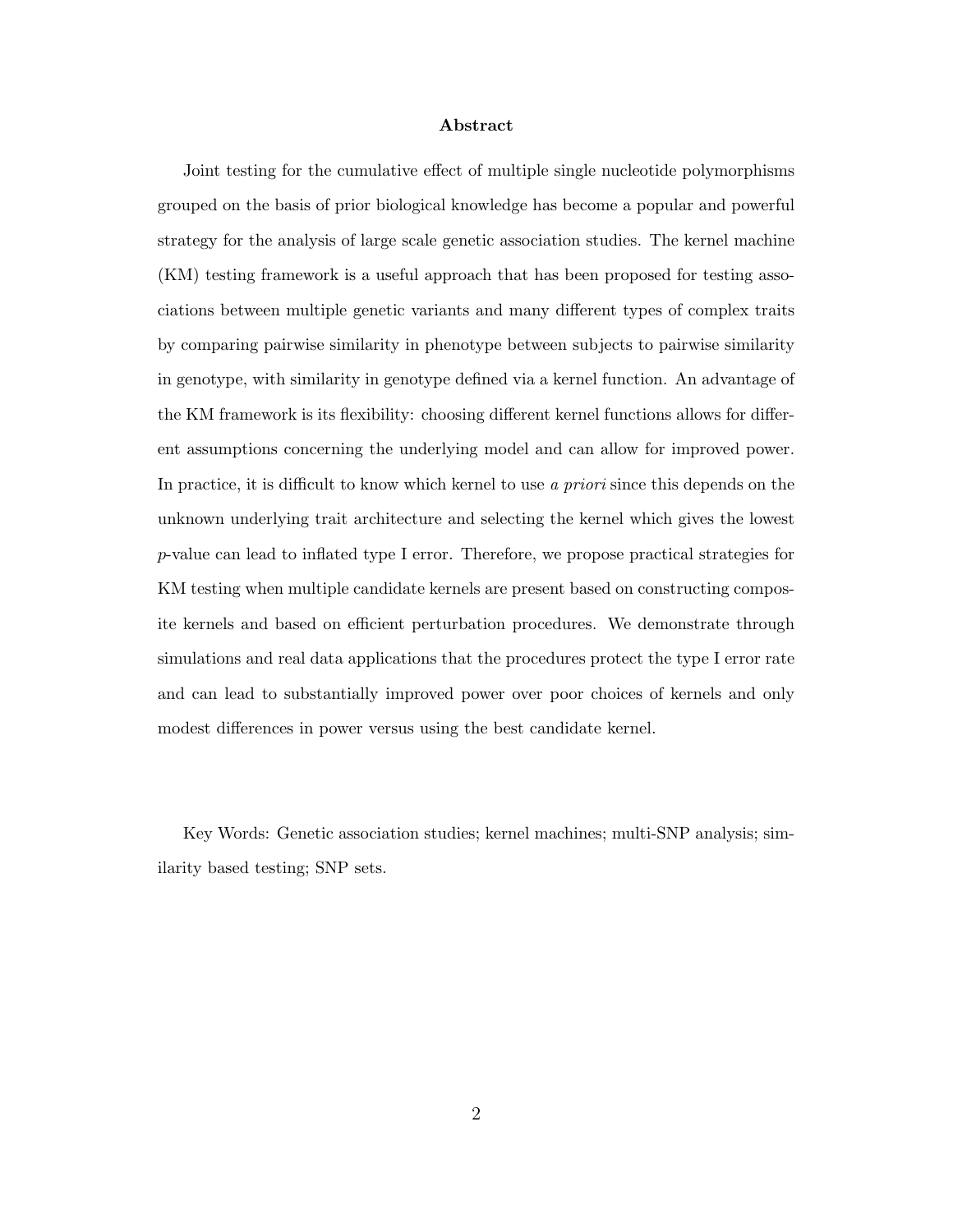### 1 Introduction

Advances in high-throughput biotechnology over the last decade have culminated in large scale genetic association studies which have facilitated discovery of over 1000 single nucleotide polymorphisms (SNPs) [Hindorff et al., 2009] associated with a range of complex traits. Typical analysis of genetic association studies involves single SNP analysis wherein individual SNPs are tested, one-by-one, for association with the trait while adjusting for confounders, such as the top principal components of genetic variability for population stratification [Price et al., 2006]. Standard procedures are applied to control for multiple comparisons. However, single SNP analysis is often underpowered due to the large number of individual variants, inability to capture the effect of ungenotyped SNPs that are tagged by genotyped variants, and difficulties in identifying multi-SNP and SNP-SNP interaction effects. This is often exacerbated by the limited availability of samples, modest effect sizes for most individual SNPs, and poor understanding of the genetic architecture underlying disease and complex trait etiology. To overcome many of these limitations, multi-SNP based analyses of genetic association studies, wherein multiple related (through proximity to a gene, pathway, functional group, etc.) SNPs are grouped into an SNP set and jointly tested using a global test, have emerged as powerful approaches for identification of gene variants that are associated with complex traits. SNP set analysis can offer many advantages over single SNP analysis due to its ability to capture the effect of ungenotyped SNPs that are tagged by the genotyped variants, to identify multi-marker effects, to reduce the number of multiple comparisons (ameliorating the stringent genome wide significance threshold), to allow for epistatic effects, and to make inference on biologically meaningful units.

Kernel machine testing [Liu et al., 2007, 2008] is a useful and operationally simple means for SNP set testing that has been successfully applied to identify SNP sets associated a range of disorders and traits [Liu et al., 2010, Lindstrom et al., 2010, Locke et al., 2010,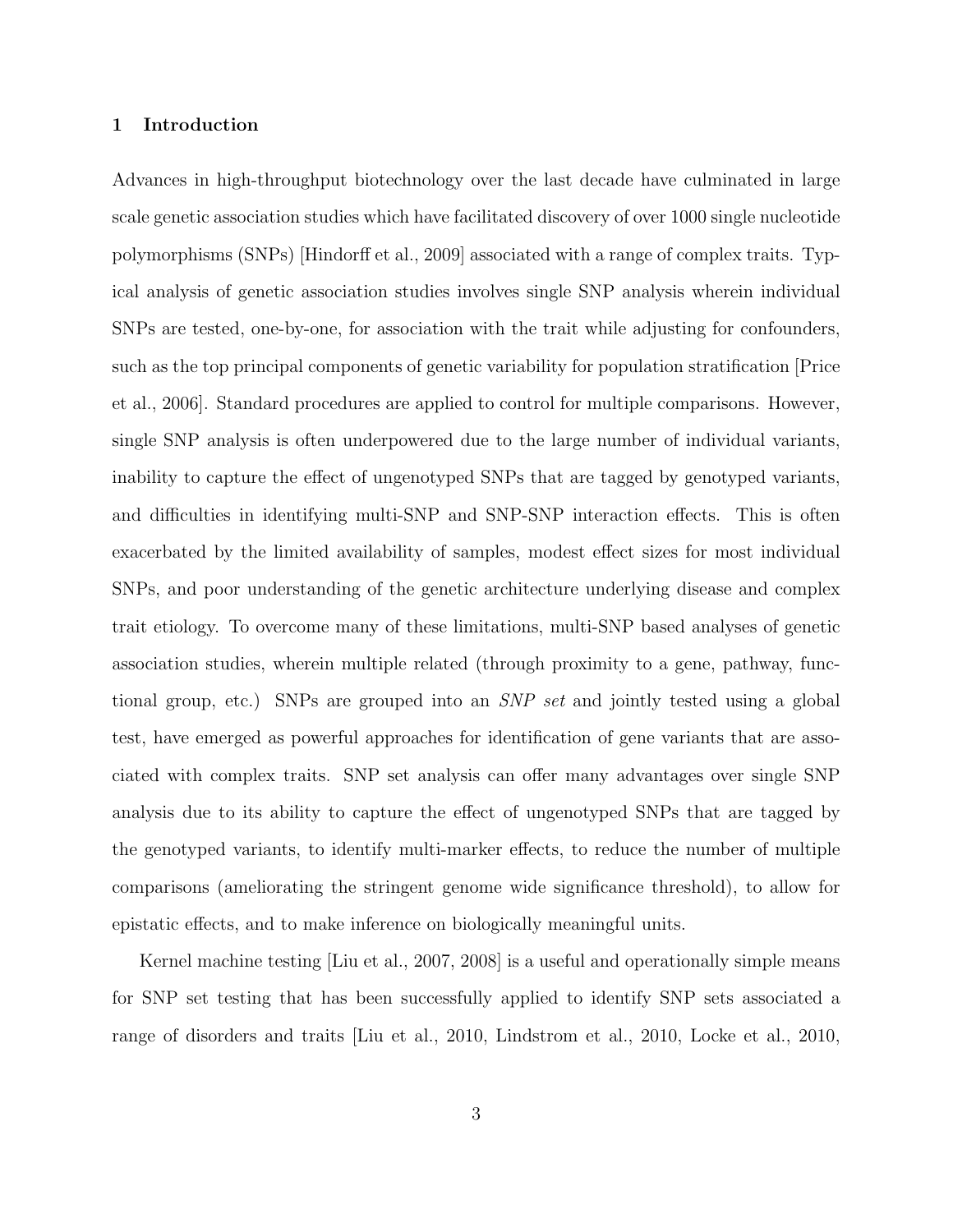Monsees et al., 2011, Wu et al., 2011a, Shui et al., 2012, Meyer et al., 2012]. The principle behind the kernel machine test is that it defines genetic similarity through the use of a kernel function, a tool often seen within the framework of support vector machines [Cristianini and Shawe-Taylor, 2000]. The kernel function is a pairwise similarity metric that operates on the genotype values for every pair of individuals in the study. Then, like other similarity based approaches [Reiss et al., 2010, Schaid, 2010a,b, Wessel and Schork, 2006, Mukhopadhyay et al., 2010, Tzeng et al., 2009], the kernel machine test essentially compares pairwise similarity in genotype (of the SNPs in the SNP set) between individuals to pairwise similarity in trait value between individuals. High correspondence suggests association. We note that although our focus is on kernel machine based testing, many other other multi-marker tests for rare and common variants can be shown to be closely related to the kernel machine test [Pan, 2011] such that our approach generalizes to other similarity based tests as well.

The choice of kernel (similarity metric) can significantly impact the power to identify a significant SNP set. For example, when epistasis is present, kernel functions that accommodate nonlinearity such as the IBS kernel [Wessel and Schork, 2006] can sometimes offer improved power, but if no epistasis is present, using the linear kernel is often more powerful [Wu et al., 2010, Lin et al., 2011]. In practice however, information on the underlying genetic architecture is unknown — knowledge on the trait architecture would already preclude the need for conducting an analysis — and one needs to specify the kernel a priori. Tempting solutions such as picking the most significant  $p$ -value across the candidate kernels can lead to inflated type I error. Using permutation to correct for taking the minimum  $p$ -value is computationally expensive (see Supplemental Text) and will break possible correlations between the genotype values and the covariates, which is present in some studies, violating the exhangeability condition and resulting in incorrect type I error [Brown and Maritz, 1982, Anderson and Robinson, 2002, Good, 2004, Huang et al., 2006]. While residual based and parametric bootstrapping procedures can sometimes overcome the difficulties associated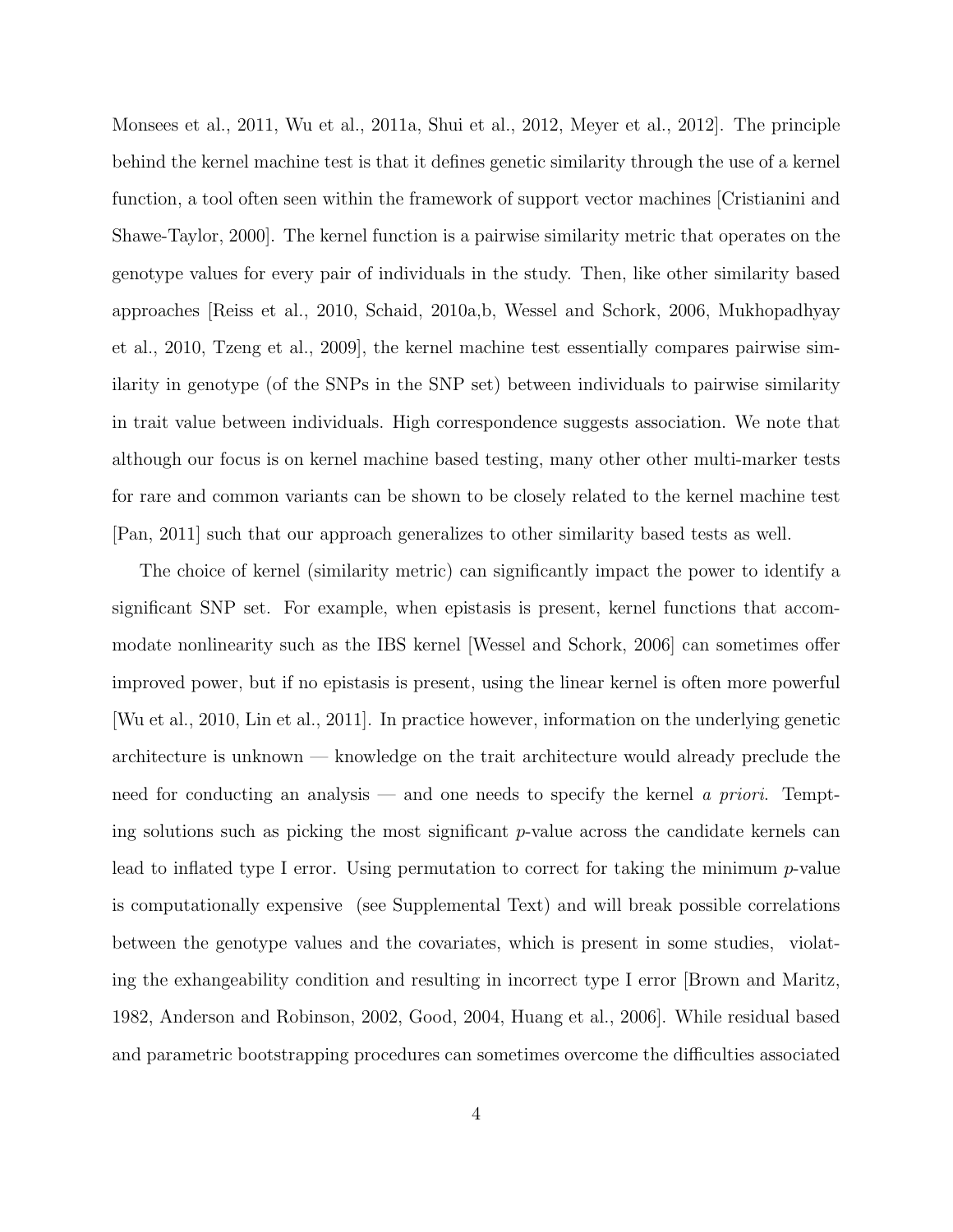with covariate adjustment, the computational expense is still high. Hence, it is an open problem of considerable practical interest to know, given a set of candidate kernels, how one can perform kernel machine testing.

We propose two simple, but effective, omnibus strategies for SNP set testing when multiple candidate kernels are applicable. First, we propose the use of composite kernels constructed as the simple weighted average of multiple kernels, with weights specified a priori. Second, we introduce a computationally efficient test based on perturbation of the score statistic. Both strategies still allow for easy covariate adjustment and simulations show that both correctly protect the type I error rate while maintaining high power in the omnibus. The methods differ in that the first operates by averaging candidate kernels while the second considers each kernel separately and takes the best. Emphasizing that our work does not seek to identify or evaluate the conditions under which particular kernels are most powerful (since this depends on quantities that are never known in reality), the main contribution of this project is to address a key challenge in application of kernel machine testing, as well as other related similarity based tests, by providing practical strategies when one has a set of candidate kernel functions.

#### 2 Methods

# 2.1 Kernel Machine Test Under a Single Kernel

Kernel machine testing was first proposed within the gene expression framework [Liu et al., 2007, 2008] and was extended and adapted for testing assoications between multiple SNPs and individual complex traits [Kwee et al., 2008, Wu et al., 2010]. The approach has been extended to analysis of censored survival data [Cai et al., 2011, Lin et al., 2011] and multivariate data [Maity et al., 2012]. Recently, kernel machine based methods have been proposed for analysis of rare variants [Shriner and Vaughan, 2011, Basu and Pan, 2011, Wu et al.,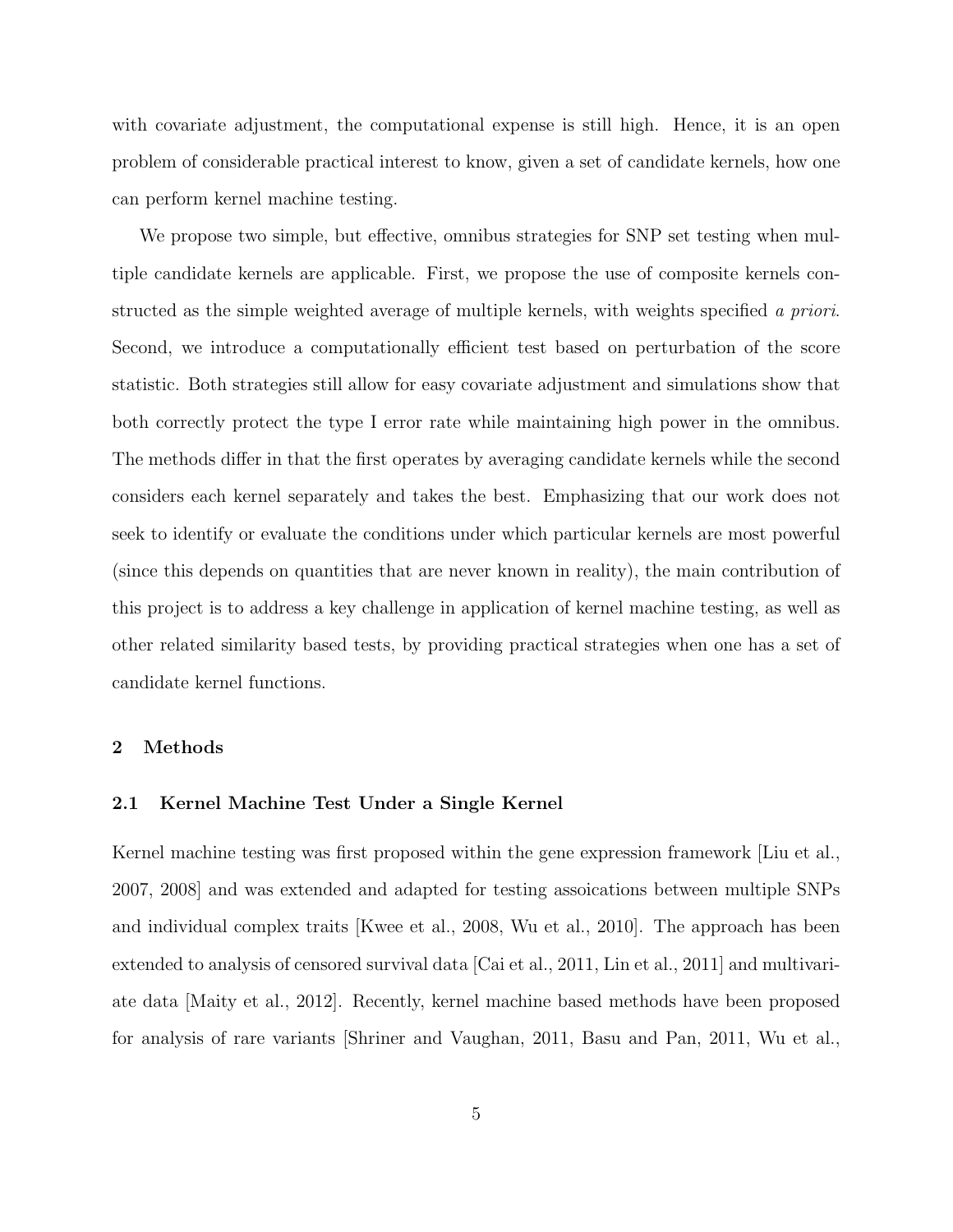2011b, Lee et al., 2012b,a]. For simplicity, in this article we focus attention on testing the association of SNP sets comprised of common genetic variants with quantitative and dichotomous traits, but we note that our results are directly applicable to the rare variant analysis methods and the extended kernel machine methods as well.

Under the kernel machine regression framework, continuous (quantitative) traits can be related to the genotypes and any additional covariates through the semiparametric model:

$$
y_i = \beta_0 + \beta' \mathbf{X}_i + h(\mathbf{Z}_i) + \varepsilon_i \tag{1}
$$

where  $y_i$  denotes the trait value for the  $i^{th}$  person in the sample,  $\mathbf{X}_i$  is a set of covariates for which we would like to control, and  $\mathbf{Z}_i = [Z_{i1}, Z_{i2}, \dots, Z_{ip}]'$  is the vector of genotype values for the  $p$  SNPs in the SNP set. Under the commonly used additive genetic model, each  $Z_{ij}$  is trinary variable equal to 0, 1, or 2 for non-carriers, heterozygotes, and homozygous carriers of the minor allele. Each  $\varepsilon_i$  is an error term with mean zero and variance  $\sigma^2$ ,  $\beta_0$  is an intercept, and  $\beta$  is the vector of regression coefficients for the covariates. Similarly, for case-control data, the model for risk of the dichotomous trait is given by:

$$
logit P(y_i = 1 | \mathbf{X}_i, \mathbf{Z}_i) = \beta_0 + \beta' \mathbf{X}_i + h(\mathbf{Z}_i)
$$
\n(2)

where  $X_i$ ,  $Z_i$ ,  $\beta_0$ , and  $\beta$  are as before, but  $y_i$  is now a case-control indicator (0=con- $\text{trol}/1=\text{case}$ ).

For both models  $h(\cdot)$  is a function that has form defined only by a positive definite kernel function  $K(\cdot, \cdot)$ . The  $K(\mathbf{Z}_i, \mathbf{Z}_{i'})$  is a measure of the similarity between subjects i and i based on the genotypes of the SNPs in the SNP set, and importantly, the kernel function fully specifies the relationship between the trait and the SNPs in the SNP set, and vice versa. For example, it can be shown that if  $K(\mathbf{Z}_i, \mathbf{Z}_{i'}) = \mathbf{Z}_i' \mathbf{Z}_{i'}$ , called the linear kernel, then this implies that  $h(\mathbf{Z}_i) = \boldsymbol{\alpha}' \mathbf{Z}_i$  for some vector of constants  $\boldsymbol{\alpha}$ , i.e.  $h(\mathbf{Z}_i)$  is a linear function of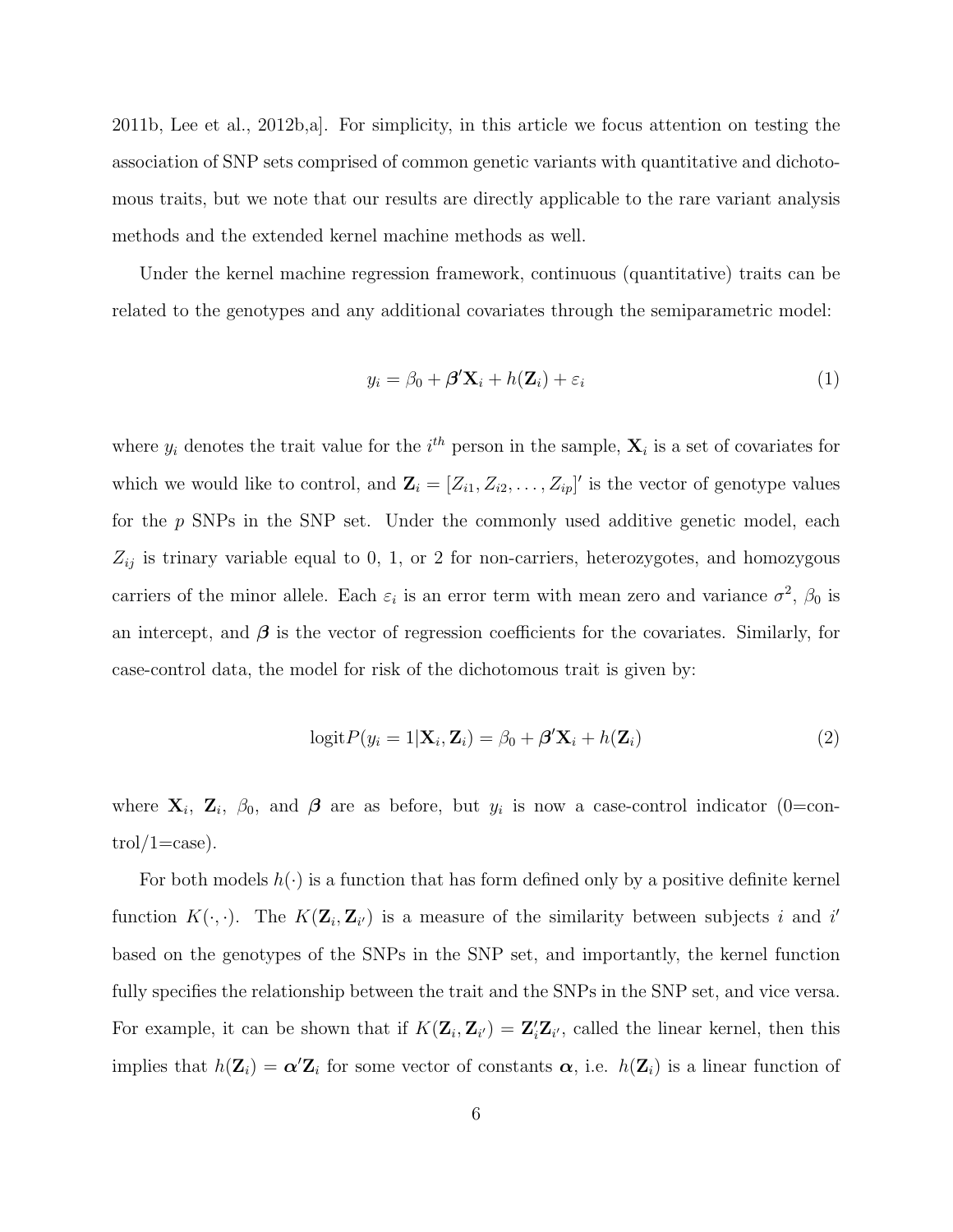the SNPs in the SNP set. The converse is also true: setting  $h(\mathbf{Z}_i) = \alpha' \mathbf{Z}_i$  also implies that the kernel function is equal to the linear kernel. Hence, by selecting and changing the kernel function, one is implicitly selecting and changing the model being used.

Some examples of commonly used kernel functions for genotype data include:

- Linear Kernel:  $K(\mathbf{Z}_i, \mathbf{Z}_{i'}) = \mathbf{Z}_i' \mathbf{Z}_{i'}$
- Quadratic Kernel:  $K(\mathbf{Z}_i, \mathbf{Z}_{i'}) = (\mathbf{Z}_i' \mathbf{Z}_{i'} + 1)^2$

• *IBS Kernel*: 
$$
K(\mathbf{Z}_i, \mathbf{Z}_{i'}) = (2p)^{-1} \sum_{j=1}^p IBS(Z_{ij}, Z_{i'j}) = (2p)^{-1} \sum_{j=1}^p (2 - |Z_{ij} - Z_{i'j}|)
$$

Other kernels are possible with the sole condition that they need to satisfy Mercer's theorem [Cristianini and Shawe-Taylor, 2000].

The goal is to test whether the SNPs in the SNP set, Z, are associated with the trait values, y. Since the trait depends on the Z only through the function  $h(\mathbf{Z})$ , to test the null hypothesis that no variants in the SNP set are associated with the trait corresponds to testing whether  $h(\mathbf{Z}) = 0$ . For quantitative traits, we can test this by constructing the score-type statistic

$$
Q = \frac{(\mathbf{y} - \widehat{\mathbf{y}}_0)'\mathbf{K}(\mathbf{y} - \widehat{\mathbf{y}}_0)}{\widehat{\sigma}_0^2}
$$

where  $\hat{\mathbf{y}}_0 = \hat{\beta}_0 + \mathbf{X}\hat{\boldsymbol{\beta}}$  with  $\hat{\beta}_0$  and  $\hat{\boldsymbol{\beta}}$  estimated under the null hypothesis, i.e. under the model where  $h = 0$ . Similarly, for dichotomous traits, the kernel machine test operates using the score-type statistic

$$
Q = (\mathbf{y} - \widehat{\mathbf{y}}_0)' \mathbf{K} (\mathbf{y} - \widehat{\mathbf{y}}_0)
$$

where  $\hat{y} = logit^{-1}(\hat{\beta}_0 + \mathbf{X}\hat{\boldsymbol{\beta}})$  with  $\hat{\beta}_0$  and  $\hat{\boldsymbol{\beta}}$  again estimated under the null hypothesis. Since all estimation is under the null, standard software for least squares and logistic regression may be used to estimate all parameters. K is the kernel matrix and has  $(i, i')^{th}$  component  $K(\mathbf{Z}_i, \mathbf{Z}_{i'})$ . In fact, instead of specifying a particular kernel function, it is sufficient for **K** to be a positive semidefinite matrix.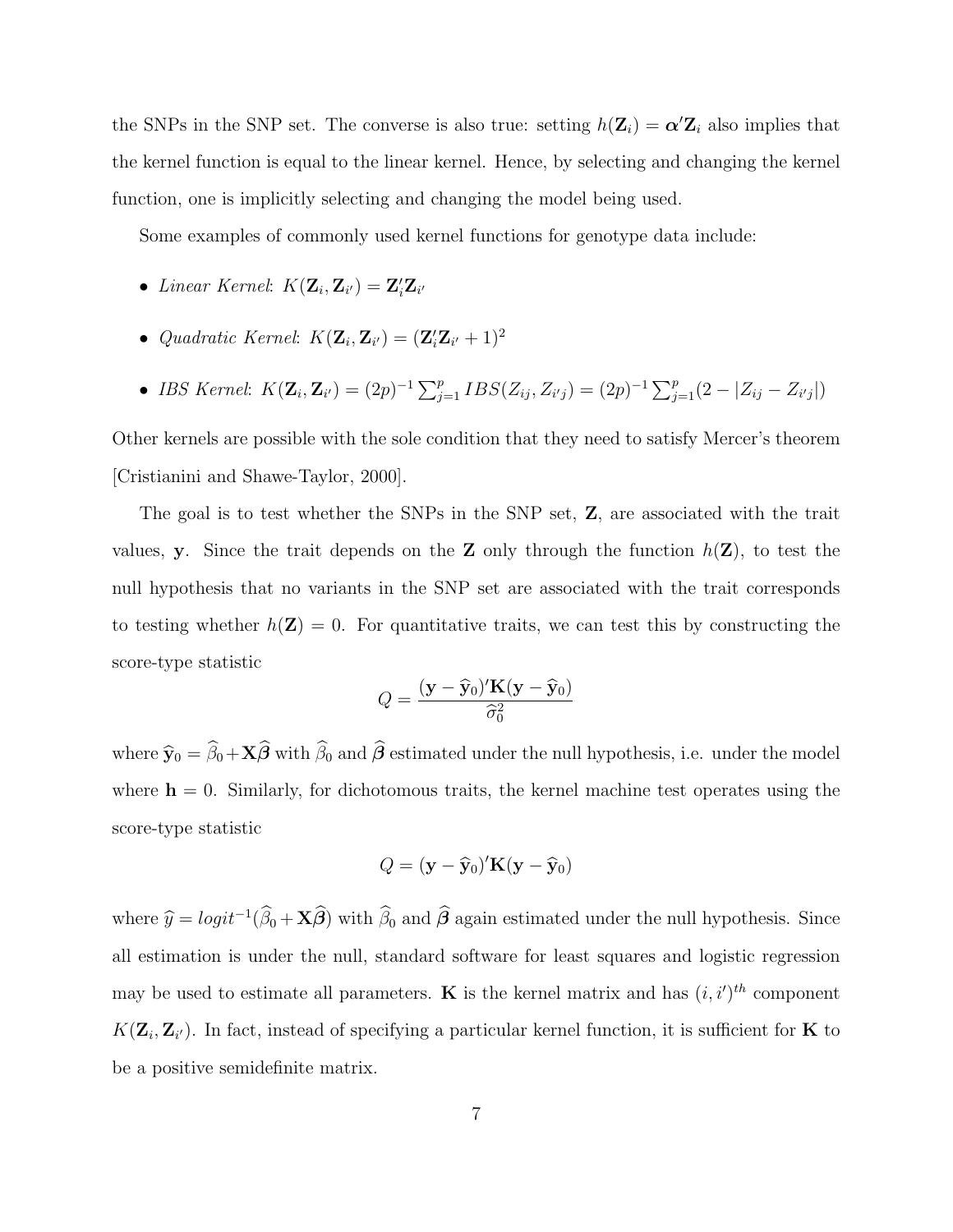In order to obtain a *p*-value for significance, it is straightforward to see that  $Q$  asymptotically follows an unknown mixture of  $\chi_1^2$  distributions. Specifically, we define  $\mathbf{X} = [\mathbf{1}, \mathbf{X}],$  $\mathbf{P}_0 = \mathbf{I} - \mathbf{X}(\mathbf{X}'\mathbf{X})^{-1}\mathbf{X}'$  for quantitative traits, and  $\mathbf{P}_0 = \mathbf{D}_0 - \mathbf{D}_0\mathbf{X}(\mathbf{X}'\mathbf{D}_0\mathbf{X})^{-1}\mathbf{X}'\mathbf{D}_0$ , where  $\mathbf{D}_0 = \text{diag}(\widehat{p}_{0_i}(1-\widehat{p}_{0_i}))$ , for dichotomous traits. Then  $Q \sim \sum \kappa_j \chi_1^2$  where the  $\kappa_j$  are the eigenvalues of  $P_0^{1/2} \text{KP}_0^{1/2}$ . We can approximate this distribution using a range of different methods such as moment matching [Liu et al., 2007, 2009] or exact methods based on inversion of the characteristic function [Davies, 1980, Duchesne and Lafaye De Micheaux, 2010].

## 2.2 Testing Under Multiple Candidate Kernels

The kernel machine based test requires specification of a kernel function or kernel matrix a priori. A number of kernels, have been successfully used in real data applications. However, in practice, it is often unclear which kernel to use. Here, we assume that a set of L candidate kernel functions  $K_1(\cdot, \cdot), K_2(\cdot, \cdot), \ldots, K_L(\cdot, \cdot)$  with corresponding kernel matrices  $\mathbf{K}_1, \mathbf{K}_2, \ldots, \mathbf{K}_L$  are under consideration. For instance,  $K_1(\cdot, \cdot)$  could be the linear kernel,  $K_2(\cdot, \cdot)$  the IBS, and  $K_3(\cdot, \cdot)$  the quadratic. Then we develop two strategies for testing under this setting. The first method uses the simple weighted average of multiple kernels, with weights specified a priori. Using this composite kernel approach, a p-value can be calculated analytically. The second method uses the minimum  $p$ -value from the different candidate kernels and we provide a computationally efficient perturbation approach to control for having taken the minimum. Both methods allow for easy covariate adjustment.

# 2.2.1 Composite Kernels: Simple Kernel Averaging

Within the prediction based statistical learning literature, when ambiguity in the choice of kernel is present, composite kernels have been proposed as a reasonable compromise [Joachims et al., 2001, Szafranski et al., 2010]. In particular, given L kernel functions,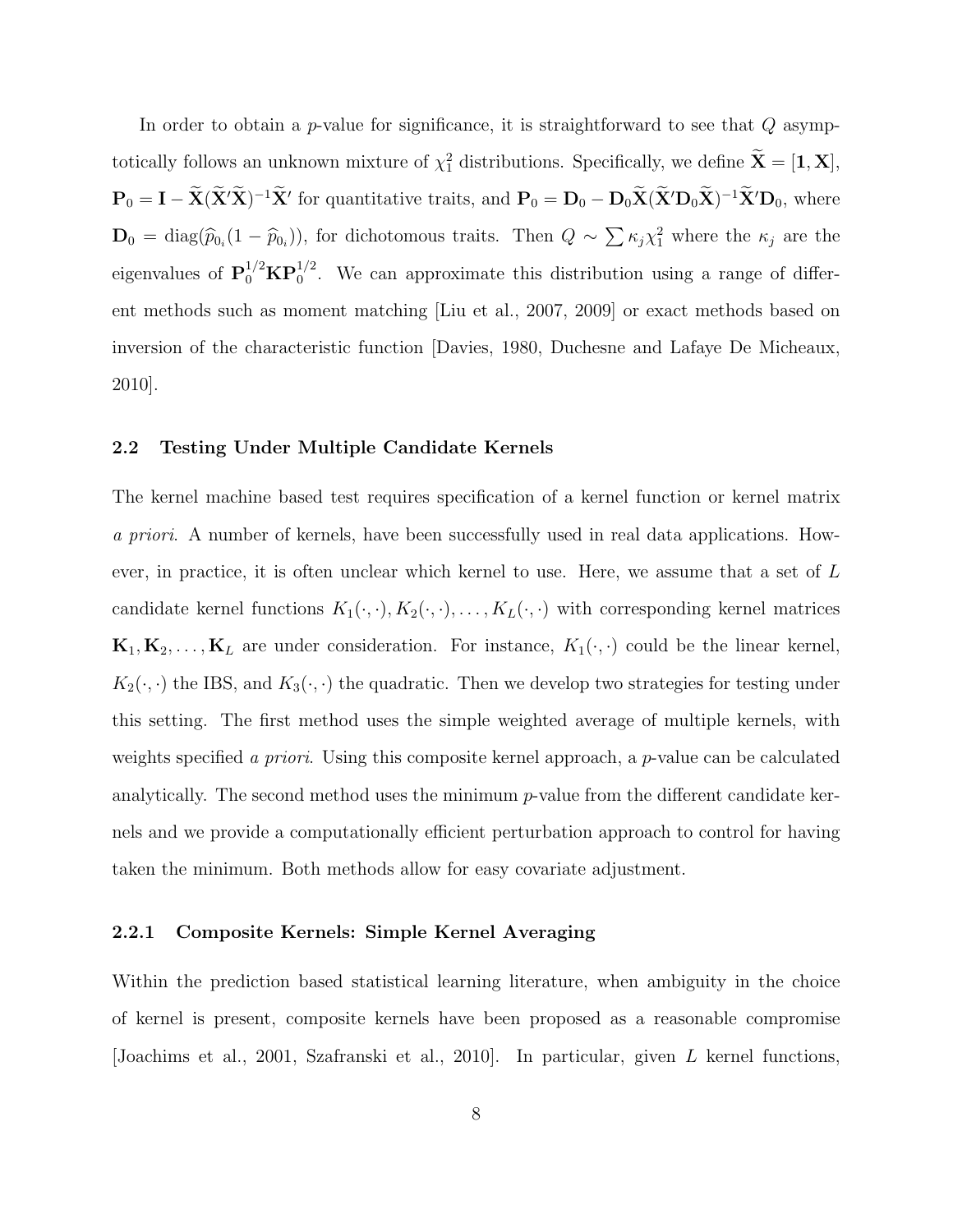$K_1(\cdot, \cdot), K_2(\cdot, \cdot), \ldots, K_L(\cdot, \cdot)$ , the composite kernel function evaluated at the genotypes for the  $i^{th}$  and  $i'^{th}$  subjects is given by:

$$
K_C(\mathbf{Z}_i, \mathbf{Z}_{i'}) = w_1 K_1(\mathbf{Z}_i, \mathbf{Z}_{i'}) + w_2 K_2(\mathbf{Z}_i, \mathbf{Z}_{i'}) + \cdots + w_L K_L(\mathbf{Z}_i, \mathbf{Z}_{i'})
$$

and the corresponding kernel matrix is found as

$$
\mathbf{K}_C = \sum_{d=1}^L w_d \mathbf{K}_d
$$

for some set of nonnegative weights  $w_1, \ldots, w_L$ .  $\mathbf{K}_C$  is a valid kernel as long as  $\mathbf{K}_1, \ldots, \mathbf{K}_L$ are valid. Note that the sum of the weights is not constrained.

Although considerable study has been devoted to estimation and prediction using composite kernels, limited work exists on how to test using composite kernels. For a set of fixed weights one may directly apply the kernel machine test treating the composite kernel as just another single kernel, but the challenge lies in selecting the weights. In the prediction setting, the weights are generally estimated, sometimes sparsely, from the data. Unfortunately, supervised estimation of the weights from the data will lead to inflated type I error rate. Hence, we propose to apply a simple scaling to ensure that the kernel functions are on the same scale and then use a simple average of the candidate kernels. In particular, we let  $\gamma_d = \text{tr} \left\{ \mathbf{P}_0^{1/2} \mathbf{K}_d \mathbf{P}_0^{1/2} \right\}$  $\binom{1/2}{0}$  where  $P_0$  is defined as before. Then we set  $w_d = \frac{1}{\gamma}$  $\frac{1}{\gamma_d}$ . The scaling is necessary to ensure that no single kernel entirely dominates the composite metric. Alternative normalizing constants and choices for  $\gamma_d$  are possible.

#### 2.2.2 Perturbation Based Inference

An alternative to composite kernel testing and averaging across a range of kernels is to compute a  $p$ -value under each candidate kernel, take the minimum, and then evaluate significance via permutation. However, as noted earlier, permutation creates difficulties in covariate ad-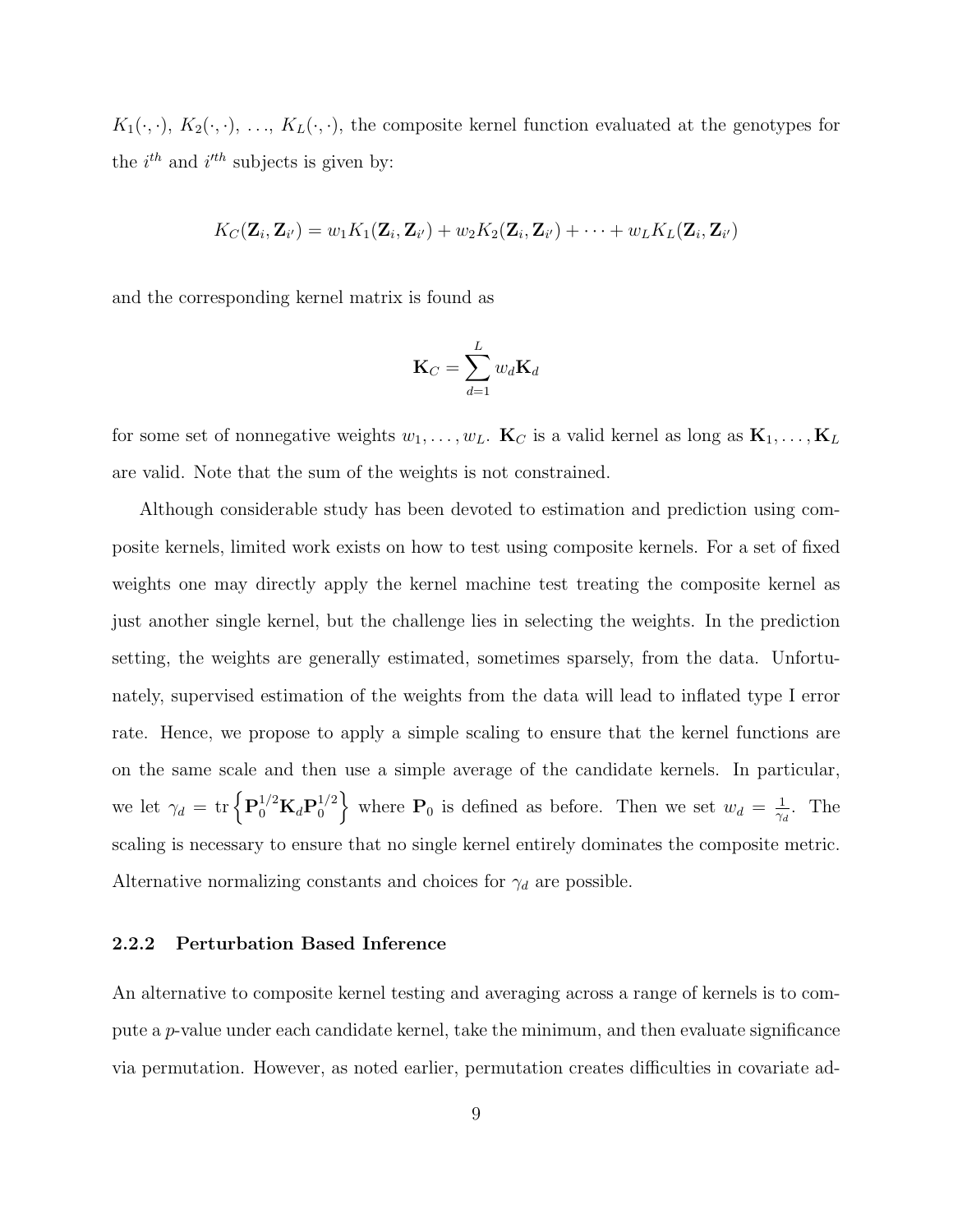justment since it requires the covariates to be uncorrelated with the SNPs in the SNP set which is known to be untrue in many situations: principal components of genetic variability are necessarily correlated and environmental risk factors may also be correlated with genotype. For example, association studies for lung cancer usually require adjustment for smoking, but smoking is also known to be associated with variants in many genes [Furberg et al., 2010]. Beyond the statistical challenges, permutation tends tends to be computationally expensive since it requires recomputing many estimated quantities. Therefore, we propose to take advantage of our knowledge of the asymptotic distribution of the quadratic forms for  $Q_1, \ldots, Q_k$  and develop a strategy based on perturbation of the score statistic. Perturbation procedures, sometimes referred to as resampling or simply monte-carlo approaches, have been previously proposed by others [Lin, 2005, Conneely and Boehnke, 2007, Chapman and Whittaker, 2008, Pan et al., 2010]. Recently, Cai et al. [2012] apply the approach within the context of multivariable kernel machine SNP set testing. Our work is closely related to these procedures but differs in the need to accommodate the correlation that necessarily arises from simultaneous consideration of multiple kernels built on the same data which is not necessary for methods that are based on the marginal score statistics (such as minimum p-value based approaches) since the construction of the statistic naturally captures this.

The intuition behind our approach lies in the following. For quantitative traits, with large n, under  $H_0$  the  $(\mathbf{y} - \hat{\mathbf{y}}_0)/\hat{\sigma}$  are approximately standard normal. Then each  $Q_d$  =  $(\mathbf{y} - \hat{\mathbf{y}}_0)'\mathbf{K}_d(\mathbf{y} - \hat{\mathbf{y}})/\hat{\sigma}^2$  is essentially comprised of a vector of standard normal variables sandwiching a square matrix. The vectors of normals are the same across all  $Q_1, \ldots, Q_k$ . Thus, we can perturb each  $Q_d$  by replacing  $(\mathbf{y}-\hat{\mathbf{y}}_0)/\hat{\sigma}$  with a new, common vector of normals to generate new score statistics. Since the vector of normals are the same and we are still using the same central kernel matrices as before, then we are essentially generating new data sets that are capturing the correlation between different kernels built on the same data without using permutation. We can generate a large number of new data sets by changing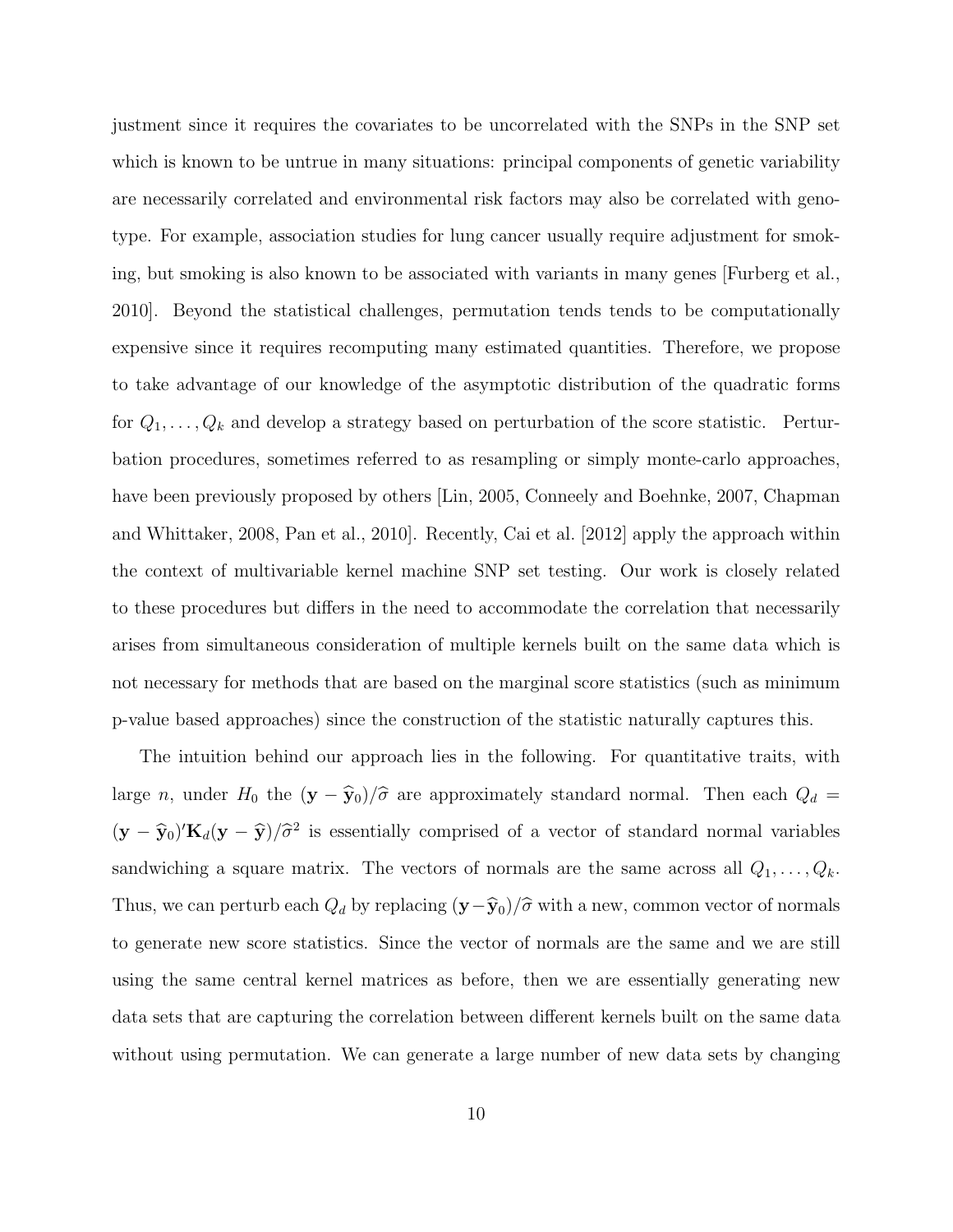the vector of normal variables and use this perturbation distribution to obtain a  $p$ -value across all the candidate kernels. The intuition is similar for the logistic scenario except we are using the working linear model.

Formally, to obtain a p-value for a SNP set using perturbation, we propose the following procedure:

- 1. For each candidate kernel,  $\mathbf{K}_d$ , we obtain the corresponding score statistic  $Q_d$  and  $p$ -value  $p_d$ .
- 2. Then find the minimum p-value  $p^o = \min_{1 \leq d \leq k} p_d$ .
- 3. For  $d \in 1, \ldots, L$ , compute  $\mathbf{\Lambda}_d = diag(\lambda_{d,1}, \ldots, \lambda_{d,m_d})$ , and  $\mathbf{V}_d = [\mathbf{v}_{d,1}, \mathbf{v}_{d,2}, \ldots, \mathbf{v}_{d,m_d}]$ where  $\lambda_{d,1} \geq \lambda_{d,2} \geq \ldots \geq \lambda_{d,m_d}$  are the  $m_d$  positive eigenvalues of  $\mathbf{P}_0^{1/2} \mathbf{K}_d \mathbf{P}_0^{1/2}$  with corresponding eigenvectors  $\mathbf{v}_{d,1}, \mathbf{v}_{d,2}, \ldots, \mathbf{v}_{d,m_d}$ . Note that these quantities may already be calculated in step 1 to obtain a *p*-value based on each  $Q_d$ .
- 4. Obtain

$$
\Sigma = \left[ \begin{array}{cccc} \mathbf{I} & \mathbf{V}_1' \mathbf{V}_2 & \cdots & \mathbf{V}_1' \mathbf{V}_L \\ \mathbf{V}_2' \mathbf{V}_1 & \mathbf{I} & \cdots & \mathbf{V}_2' \mathbf{V}_L \\ \vdots & \vdots & \cdots & \vdots \\ \mathbf{V}_L' \mathbf{V}_1 & \mathbf{V}_L' \mathbf{V}_2 & \cdots & \mathbf{I} \end{array} \right]
$$

and conduct a Cholesky decomposition on  $\Sigma = \mathbb{R}R'$  where L is an  $n \times m$  matrix with m being the rank of  $\Sigma$ .

5. Generate  $\mathbf{r} = [r_1, r_2, \dots, r_m]'$  with each  $r_j \sim N(0, 1)$ . We then obtain  $\mathbf{r}^* = \mathbf{R} \mathbf{r}$ . Then for the  $d^{th}$  kernel, we assign

$$
\mathbf{r}_d^* = [r_a^*, r_{a+1}^*, \dots, r_{a+m_d}^*]'
$$

where  $a = \sum_{j=1}^{d-1} m_j + 1$ .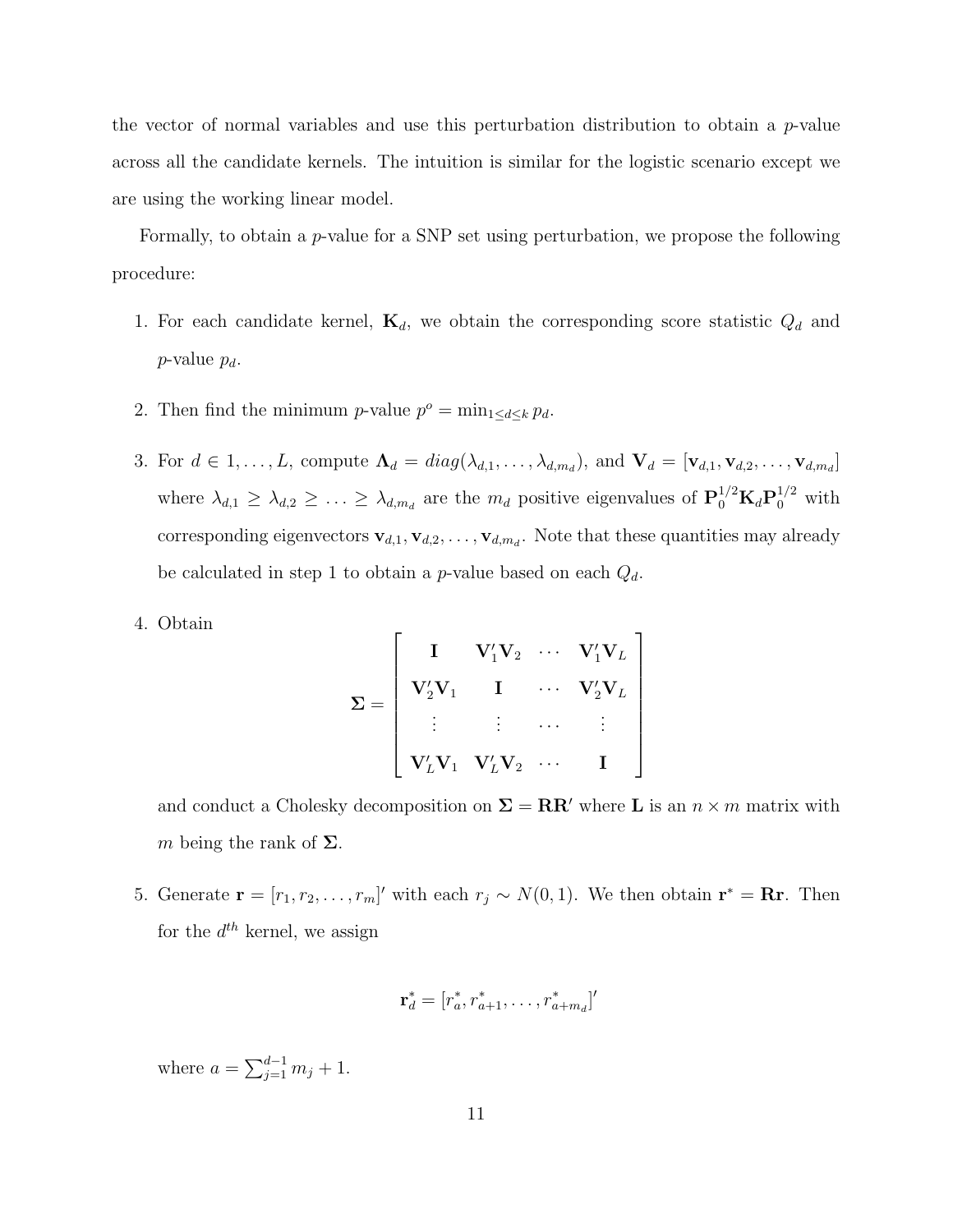- 6. We can then compute  $Q_d^* = \mathbf{r}_d^* \Lambda_d \mathbf{r}_d^*$  for each d and obtain a corresponding p-value,  $p_d^*$ , using parameters estimated for the original  $Q_d$ . We set  $p^* = \min_{1 \le d \le k} p_d^*$ .
- 7. We repeat steps (5)-(6) B times to obtain  $p_{(1)}^*, p_{(2)}^*, \ldots, p_{(B)}^*$  for some large number B.
- 8. The final p-value for significance is estimated as

$$
p = B^{-1} \sum_{b=1}^{B} I(p_{(b)}^{*} \le p^{o})
$$

It is important to note that direct use of the p-value is necessary rather than using the maximum score statistic: testing under different kernels can yield tests that are dramatically different in terms of degrees of freedom, i.e. the raw statistics are often on completely different scales. On the other hand, p-values are scale free.

Although this strategy also generates a monte carlo p-value, the advantage over permutation is, first, our procedure retains any possible correlation between covariates and SNPs, and second, the procedure is far more computationally efficient. The latter is true because the computation now relies only on generating and then rotating  $m$  normal random variables. All other parameters remain the same. In contrast, permutation requires complete re-estimation of the kernel (or projection) matrices, eigendecompositions, and/or moment matching parameters. Detailed comparisons are described within the Supplemental Text.

The perturbation strategy is general and can be combined with the composite kernels to generate a p-value. For instance, one could construct candidate composite kernels using different choices of weights and then use perturbation to test across all of the choices of weights.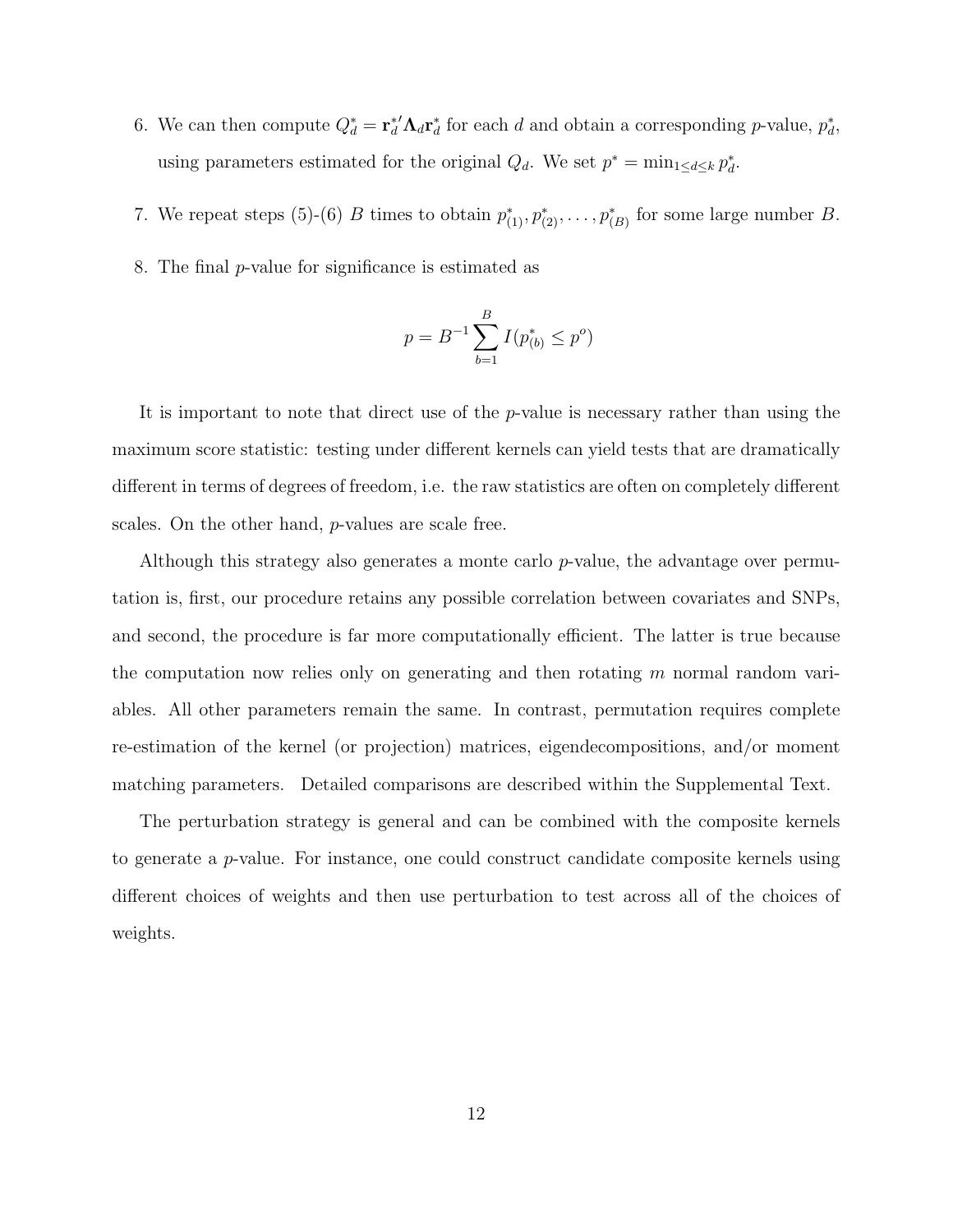### 2.3 Simulations

#### 2.3.1 Type I Error Rate

To demonstrate that the proposed methods are valid tests, in terms of protecting type I error, we conducted a series of simulations under null models for both continuous and dichotomous traits. Specifically, for all simulation settings, we generated 1,000,000 data sets comprised of n individuals under the null hypothesis that the SNP genotypes are not associated with the trait values. Genetic data were simulated by pairing haplotypes based on Gene I of Sha et al. [2005] which contains 10 individual common variants, all of which are treated as genotyped.

For simulations based on continuous traits, we generate (independent) covariates, X, where  $X_{i1} \sim N(29.2, 21.1)$  and  $X_{i2} \sim \text{bern}(0.506)$ . These covariate distributions are based on the same model used by Kwee et al. [2008]. The continuous traits are generated under the null model

$$
y_i = 0.03X_{i1} + 0.5X_{i2} + \varepsilon_i
$$

where  $\varepsilon_i \sim N(0, 1)$ . For simulations based on dichotomous traits, we generate data sets comprised of  $n/2$  "cases" and  $n/2$  "controls" using the model:

$$
logitP(y_i = 1|\mathbf{X}_i) = -1.35 + 0.5X_{i1} + 0.3X_{i2}
$$

where  $X_{i1} \sim N(0, 1)$  and  $X_{i2} \sim unif(0, 1)$ . For both continuous and dichotomous trait simulations, we let the sample size vary as  $n = 500, 1000, 2000$ .

For each data set, we tested for an association between genotype and the trait while adjusting for the covariates X. We apply kernel machine testing under the linear, IBS, and quadratic kernel using the Davies exact method  $|$ Davies, 1980 $|$  to obtain p-values for significance. We also apply the kernel machine test using composite kernels formed by averaging the linear and IBS kernels, and also composite kernels formed by averaging the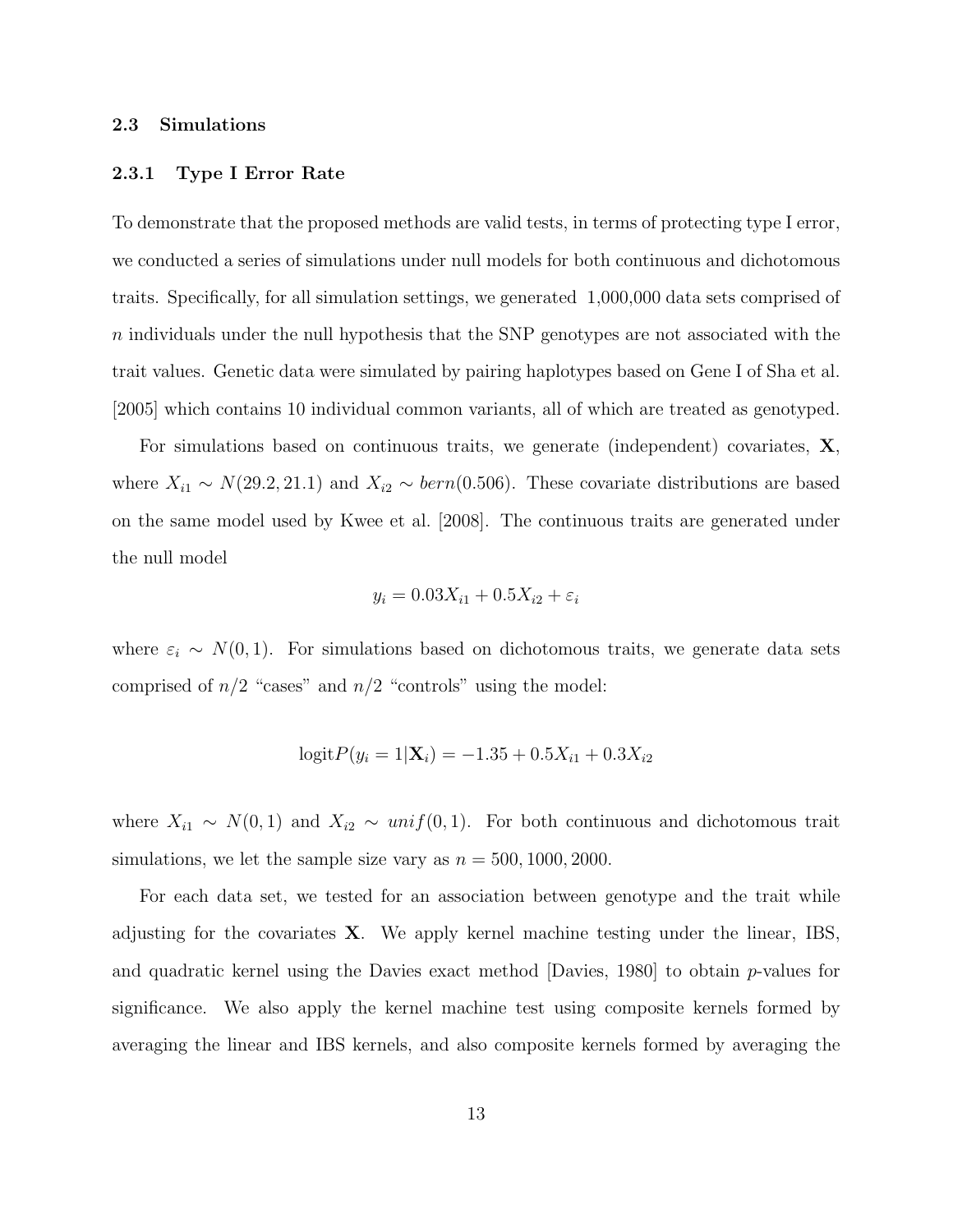linear, IBS, and quadratic kernels. Finally, we also used perturbation (with  $B = 100,000$ ) to determine the p-value across all three candidate kernels. The type I error rate was estimated as the proportion of p-values less than  $\alpha = 0.05$  or 0.0005 across the 1,000,000 simulations.

#### 2.3.2 Power

We conducted simulations under alternative models in order to assess the empirical power of the proposed approaches. Specifically, we considered four different settings and for each settings, we use 500 simulated data sets to estimate the empirical power. We focus, here, on simulations with quantitative traits and relegate similar simulations with dichotomous traits to the Supplemental Material.

For each setting considered, we simulated a set of genotypes, covariates, and quantitative traits. For the  $i^{th}$  individual in the data set, we denote the simulated genotype information as  $S_i$ . Then we simulated continuous traits for  $n = 500$  or  $n = 1000$  individuals by again setting  $X_{i1} \sim N(29.2, 21.1)$  and  $X_{i2} \sim bern(0.506)$  as before, but then we generate the trait value using the alternative model:

$$
y_i = 0.03X_{i1} + 0.5X_{i2} + \beta_G S_{ia} + \beta_G S_{ib} + \beta_I S_{ia} S_{ib} + \varepsilon_i
$$
\n(3)

where  $S_{ia}$  and  $S_{ib}$  are the genotypes for the  $a^{th}$  and  $b^{th}$  SNPs in the SNP set,  $\beta_G$  and  $\beta_I$  are the coefficient values for the main genetic effects and the interaction effect.

For Settings 1 and 2,  $S_i$  was generated using the same method as was done for the type I error simulations by sampling and pairing haplotypes based on the 10 SNPs in Gene I of Sha et al. [2005]. Under Setting 1, we set  $a = 1$ ,  $b = 3$ ,  $\beta_G = 0$  and  $\beta_I = 0.1$ , i.e. the first and third SNPs in the SNP set are causal with an interactive epistatic effect, but no separate main genetic effect. Setting 2 is similar to Setting 1, except we set  $a = 1, b = 10$ , and  $\beta_G = \beta_I = 0.2$  such that the underlying model depends on the first and tenth SNPs,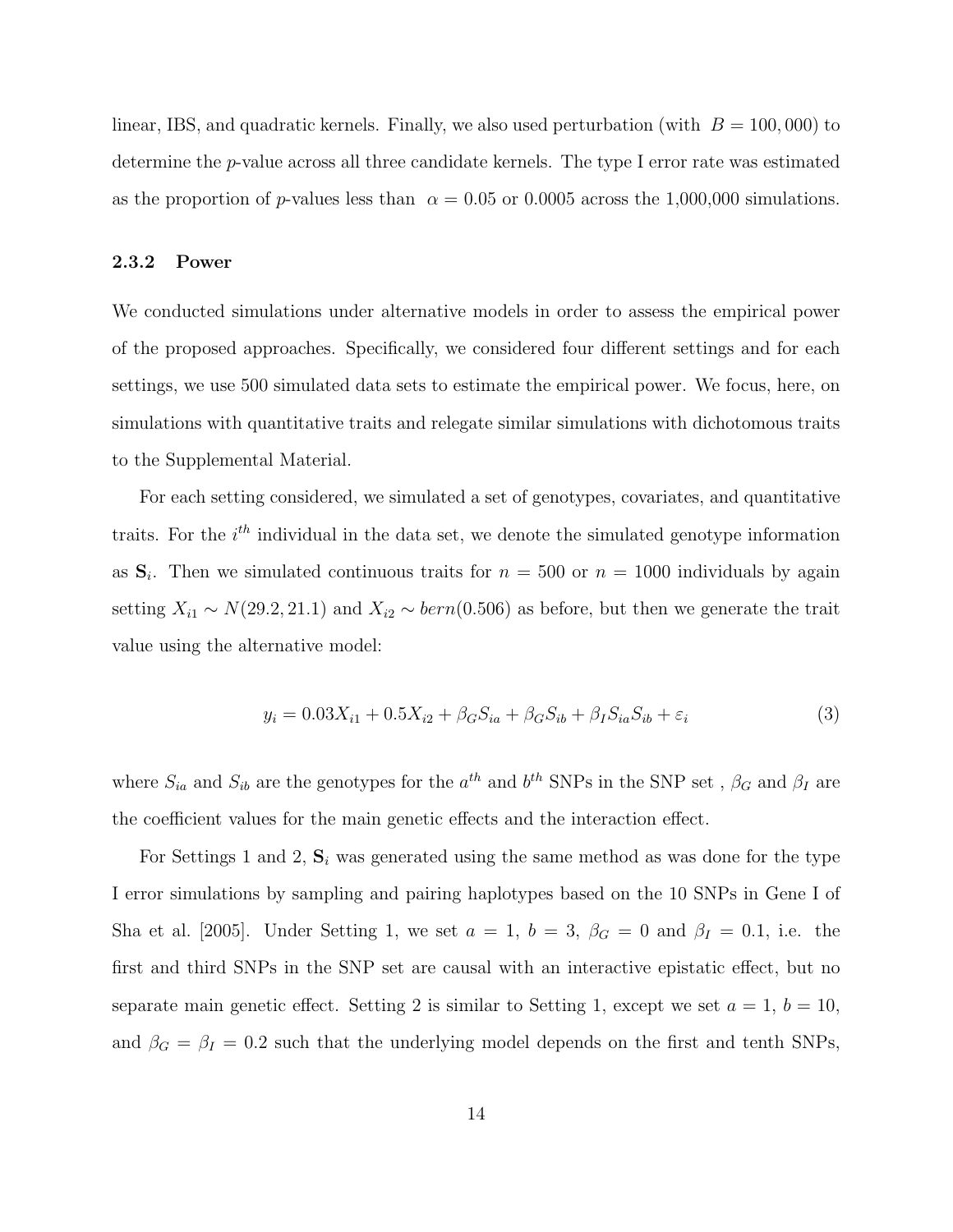but both interactive and main SNP effects are present. As with the type I error simulations, we let  $\mathbf{Z} = \mathbf{S}$  which implies that all 10 SNPs in the SNP set are genotyped and grouped to form the SNP set.

In many candidate gene and GWAS studies, only a few tag SNPs are genotyped. Consequently, we followed the strategy of Wu et al. [2010], and in Settings 3 and 4 we conduct simulations by generating data based on 86 HAPMAP SNPs from the ASAH1 gene using the HAPGEN software [Marchini et al., 2007]. We then generate the quantitative traits under the Model  $(3)$  with S denoting the genotypes for the 86 SNPs and X defined as before. Under Setting 3, we let  $a = 1$ ,  $b = 50$ ,  $\beta_G = 0.1$  and  $\beta_I = 0.2$ . For Setting 4, we let  $a = 1$ ,  $b = 11, \beta_G = 0.1$  and  $\beta_I = 0.1$ . Different from earlier settings, we assume that only 14 of the 86 SNPs in the ASAH1 gene are genotyped (those on the Illumina 550 SNP chip), so in contrast to the earlier power simulations, for Settings 3 and 4, we restrict  $\mathbf Z$  to be the 14 genotyped variants. This better reflects real data since in many genotyping studies only some of the causal variants are likely to be observed. The first SNP among the 86 SNPs (rs7508) is genotyped but neither the eleventh nor the fiftieth SNPs (rs425010 and rs2299606, respectively) are genotyped.

For each of the four settings, we simulated 500 data sets. We then tested for an association between the SNPs in Z (all of the variants for Settings 1 and 2 and only the 14 genotyped variants for Settings 3 and 4) and the trait y while adjusting for the covariates X. Specifically, for the continuous trait simulations, we applied the linear kernel machine test using the linear, IBS, and quadratic kernels. We also applied the proposed composite kernel methods based on direct kernel averaging of the linear, IBS, and quadratic kernels. Perturbation based on  $B = 1000$  was also applied to search over the three candidate kernels. For each method under each setting, the power was estimated as the proportion of p-values less than  $\alpha = 0.05$ .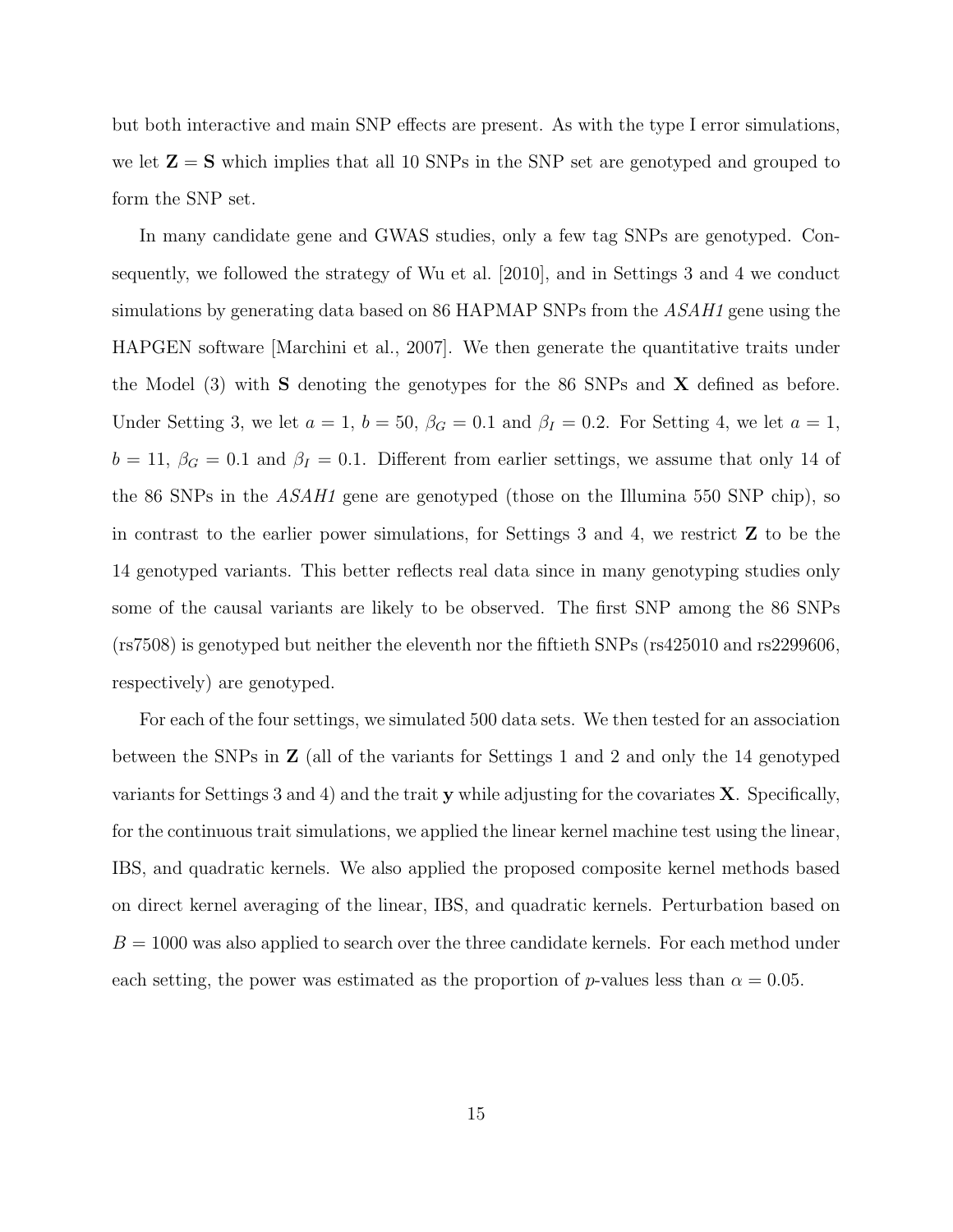#### 2.4 Candidate Gene Study of Pre-term Birth

We illustrate our methods via application to a sub-study of a broader genetic asociation study examining the role of a mother's (common) genetic polymorphisms on risk of pre-term birth, here defined as a live birth before 37 complete weeks of gestation. Specifically, in our sub-study, we examined the association between pre-term birth and genetic variability at 47 candidate genes (comprised of 735 tagSNPs) in the inflammation and apoptosis pathways within a sample of 863 singleton, live births from women of European ancestry in the Pregnancy, Infection and Nutrition Cohort [Savitz et al., 2001]. 153 of the infants were born pre-term and the remaining infants were born at term. To assess whether the the 47 candidate genes were associated with risk of pre-term birth, we conducted a gene level analysis by grouping the SNPs in and near each individual gene into SNP sets. Then we tested each SNP set for association with pre-term birth, adjusting for smoking and parity. Since we have little understanding of the underlying true model, we considered the linear, IBS, and quadratic kernels as candidate kernels. Specifically, we applied the logistic kernel machine test using the linear kernel, IBS kernel, quadratic kernel, and composite kernels with all three kernels averaged. We also used the perturbation method (based on  $B = 10<sup>4</sup>$ ). Significance was determined at the recommended  $FDR = 0.20$  level [Efron, 2007].

We note that the kernel machine testing framework is closely related to many other multi-SNP tests such that using kernel machine testing under single kernels already allows for comparisons with some "alternative methods". For example, the kernel machine test under the IBS kernel is essentially a generalization of the Wessel and Schork approach [Wessel and Schork, 2006, Pan, 2011 that allows for covariate adjustment and analytic  $p$ -value computation. Similarly, the kernel machine test under the linear kernel is related to the Global Test [Goeman et al., 2004] and other variance component tests [Pan, 2009]. However, we also include further comparisons with two alternative multi-SNP tests that are used in practice. First, we also applied a variation of the PCA approach [Gauderman et al., 2007,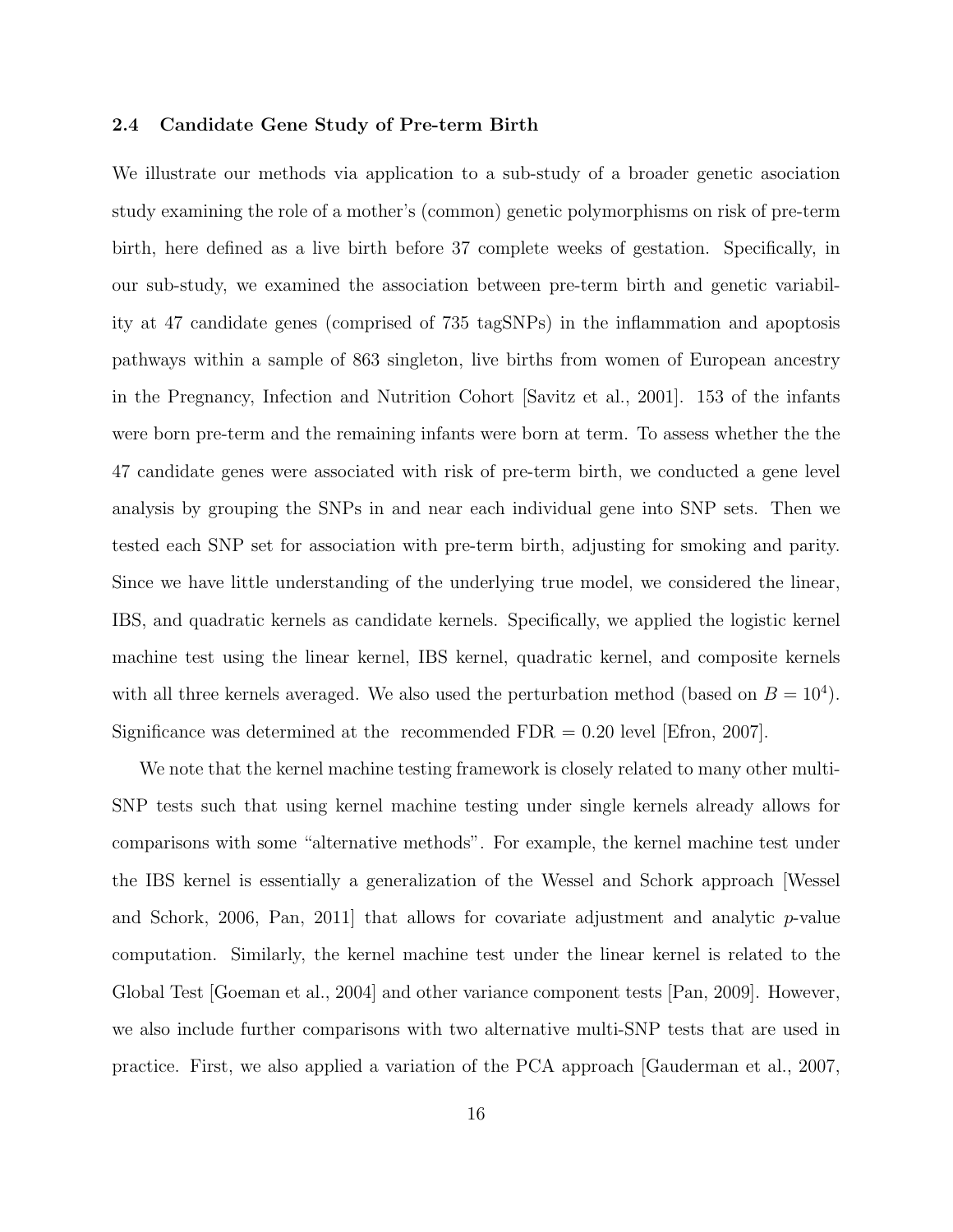Zhao et al., 2012] to test for the association between the dichotomous outcome and the SNP set. Under the PCA approach, we collapse the SNPs in each SNP set into the first principal component and use logistic regression to regress the dichotomous outcome on the collapsed value to obtain a p-value. Second, we compared the kernel methods to the minimum p-value approach (MinP) [Chapman and Whittaker, 2008, Pan et al., 2010] wherein we compute the minimum single SNP analysis p-value for the SNPs in the SNP set and use permutation to adjust for having taken the minimum p-value. We applied both the PCA method and the MinP method (with 1000 permutations) to each of the SNP sets and again called significance at the  $FDR = 0.20$  level.

#### 3 Results

## 3.1 Simulation Results

The type I error rate simulations results are presented in Table i. For both continuous and dichotomous traits, the test size is correctly controlled for each of the methods at each of the considered sample sizes and  $\alpha$ -levels.

The power simulation results for continuous traits are presented in Table ii. For each setting and sample size we present the power of each method relative to the optimal method. For example, under Setting 1, for a sample size of 500, the kernel machine testing with the IBS kernel leads to a power loss of 22% relative to kernel machine testing with the quadratic kernel. The absolute powers can be found in the Supplemental Table 1.

Results were generally consistent across sample sizes, though the absolute power improved as the sample size increased. The quadratic kernel had the highest power under Settings 1 and 2, followed by the linear kernel and using the IBS kernel yielded lowest power. For these two settings, averaging the three candidate kernels yielded improved power that was between the power from using the linear and quadratic kernels. Using of our perturbation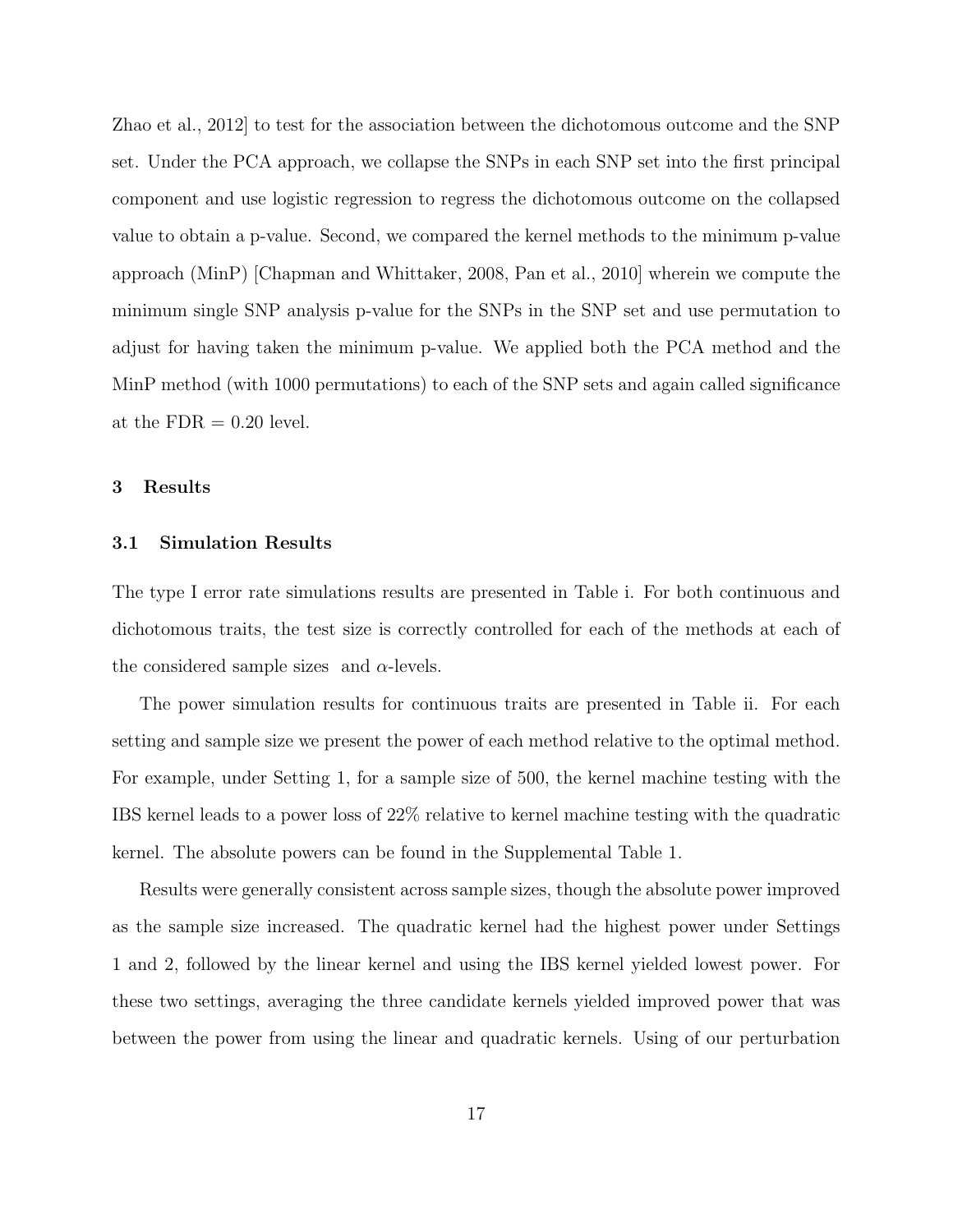based method yielded power between the linear and quadratic kernels.

Under Setting 3, the IBS kernel had nearly double the power of both the linear and quadratic kernels. Using composite kernels by direct averaging of the IBS and linear kernel yielded power that was between the IBS and linear, though compared to Settings 1 and 2 the loss in power was considerably greater. Averaging across all three kernels resulted in lower power than averaging only the IBS and linear kernels. However, the power from using perturbation remained high and close to the power from using the IBS kernel.

In Setting 4, all three kernels performed similarly and using composite kernels based on averaging and perturbation did not change the power.

From these simulations, it is evident that depending on the underlying trait architecture, use of different kernels can yield differential power. Using composite kernels and perturbation allows for power that is intermediate among the candidate kernels. Restricting the composite kernels to a more focused set of kernels can yield improved power. Overall, using perturbation resulted in the higher power than using composite kernels. In fact, the power from using perturbation was generally closer to the power from using the optimal kernel (out of the candidates). We reiterate that these simulations are not meant to identify the situations under which individual methods are most powerful (since such knowledge is unavailable a priori) but rather to demonstrate the usefulness of the proposed methods within practical situations.

In the Supplemental Text, we also include simulations using dichotomous traits and also comparisons of the kernel methods with the PCA and MinP methods.

# 3.2 Data Analysis Results

Table iii presents the number of SNP sets significantly associated with pre-term birth using each of the methods as well as the number of overlapping significant SNP sets across methods. While the specific genes will be reported elsewhere, it is evident from Table iii that using the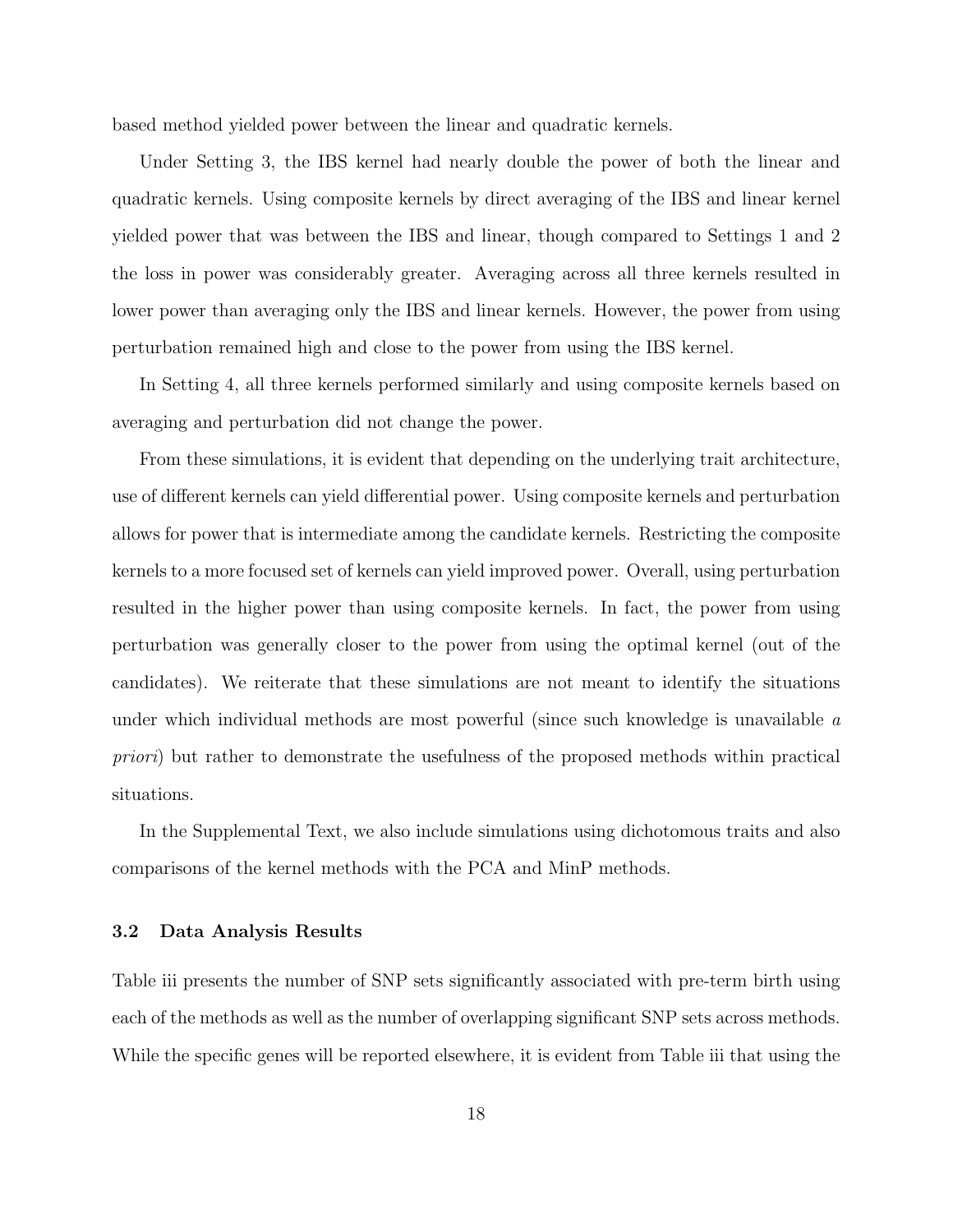Table i: Type I error rate results. Linear, IBS, and Quadratic correspond to the linear, IBS, and quadratic kernels. Average 2 corresponds to using the composite kernel generated as a direct average of the linear and IBS kernels while Average 3 denotes the composite kernel generated as the average of the linear, IBS, and quadratic kernel. Perturb denotes the proposed perturbation procedure using all three candidate kernels.

|                   |                  |         | Continuous Traits |         |         | Dichotomous Traits |         |
|-------------------|------------------|---------|-------------------|---------|---------|--------------------|---------|
|                   | $\boldsymbol{n}$ | 500     | 1000              | 2000    | 500     | 1000               | 2000    |
| $\alpha = 0.05$   | Linear           | 0.049   | 0.050             | 0.050   | 0.051   | 0.050              | 0.049   |
|                   | <b>IBS</b>       | 0.049   | 0.050             | 0.050   | 0.051   | 0.050              | 0.050   |
|                   | Quadratic        | 0.049   | 0.050             | 0.050   | 0.050   | 0.050              | 0.050   |
|                   | Average 2        | 0.051   | 0.051             | 0.051   | 0.051   | 0.051              | 0.053   |
|                   | Average 3        | 0.049   | 0.050             | 0.050   | 0.050   | 0.049              | 0.051   |
|                   | Perturb.         | 0.047   | 0.048             | 0.048   | 0.048   | 0.048              | 0.047   |
| $\alpha = 0.0005$ | Linear           | 0.00039 | 0.00050           | 0.00048 | 0.00046 | 0.00051            | 0.00053 |
|                   | <b>IBS</b>       | 0.00040 | 0.00048           | 0.00049 | 0.00051 | 0.00050            | 0.00049 |
|                   | Quadratic        | 0.00046 | 0.00054           | 0.00048 | 0.00046 | 0.00048            | 0.00053 |
|                   | Average 2        | 0.00046 | 0.00050           | 0.00054 | 0.00048 | 0.00045            | 0.00046 |
|                   | Average 3        | 0.00048 | 0.00044           | 0.00048 | 0.00051 | 0.00046            | 0.00052 |
|                   | Perturb.         | 0.00041 | 0.00051           | 0.00050 | 0.00052 | 0.00046            | 0.00051 |

IBS kernel led to marginally more SNP sets being called significant than either the linear and quadratic quadratic kernels. However, only three of the four SNP sets significant using the IBS kernel were significant using the linear kernel and only none were significant using the quadratic kernel. Using the perturbation approach, we identified the same four SNP sets to be significant as the IBS, which is the optimal candidate kernel in this case. Using kernel averaging resulted in some power loss and only a single SNP set was called significant, though this was still better than using the worst kernel, in this case the quadratic kernel. Noting our data analysis is primarily illustrative, we also present results considered alternative significance criteria based on alternative nominal and FDR adjusted levels. These results are presented in Supplemental Tables 4-7. Overall, results are qualitatively similar, but we note that if the higher  $FDR = 0.25$  level was used, individual kernels started yielding very different results (Supplemental Figure 5). However, under this scenario, any SNP set called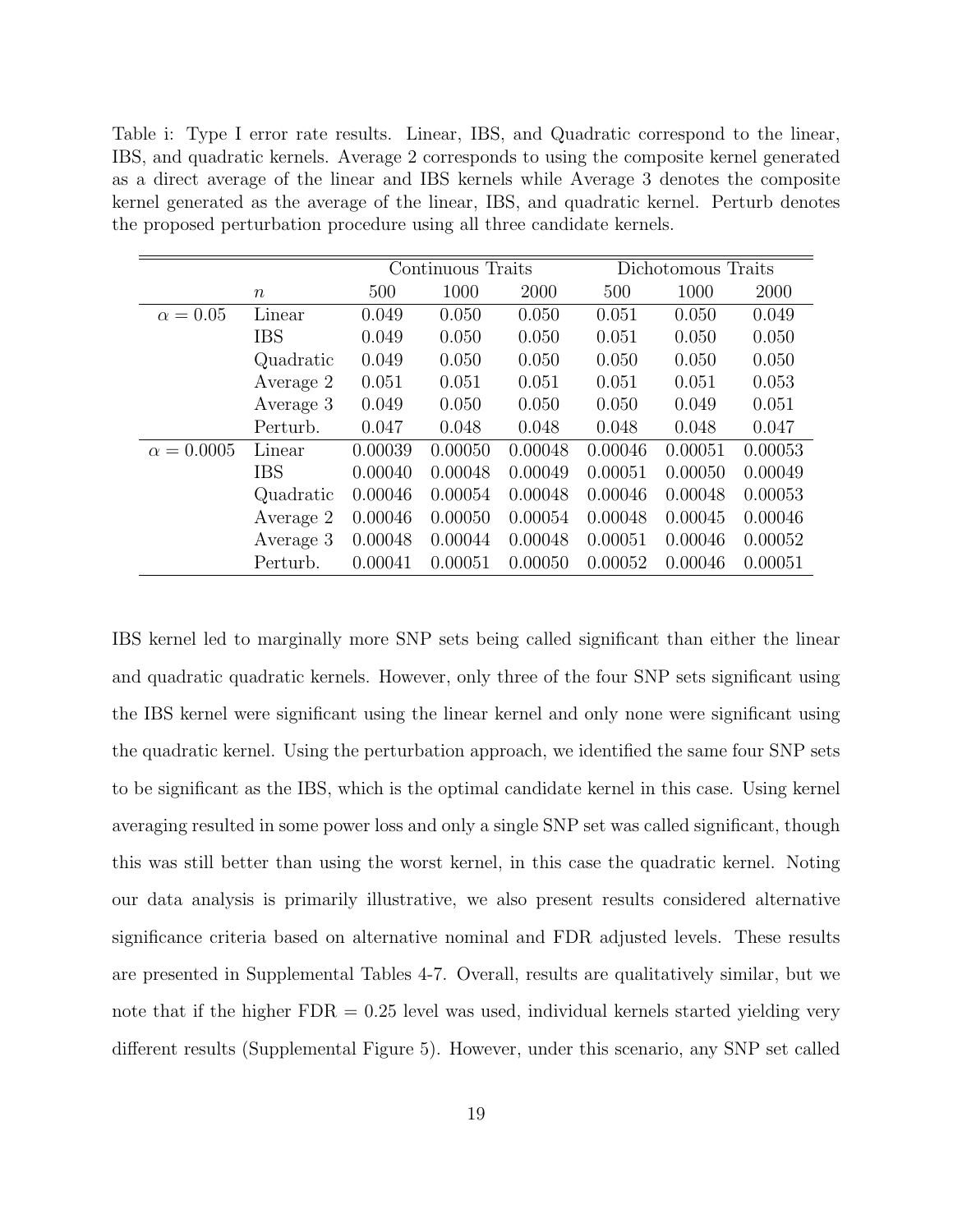Table ii: Power simulation results based on the four configurations for continuous trait values. Linear, IBS, and Quadratic correspond to the linear, IBS, and quadratic kernels. Average corresponds to using the composite kernel generated as the average of the linear, IBS, and quadratic kernel. Perturb denotes the proposed perturbation procedure using all three candidate kernels. Power is expressed as the power relative to the best (of the three individual kernels).

| $\mathbf n$ | Setting        | Linear | <b>IBS</b> | Quadratic | Average | Perturb |
|-------------|----------------|--------|------------|-----------|---------|---------|
| 500         |                | 0.93   | 0.78       | 1.00      | 0.96    | 0.93    |
|             | 2              | 0.74   | 0.59       | 1.00      | 0.82    | 0.88    |
|             | 3              | 0.56   | 1.00       | 0.56      | 0.66    | 0.94    |
|             | $\overline{4}$ | 1.00   | 0.93       | 1.00      | 1.00    | 1.00    |
| 1000        | 1              | 0.96   | 0.90       | 1.00      | 0.97    | 0.98    |
|             | 2              | 0.80   | 0.70       | 1.00      | 0.88    | 0.94    |
|             | 3              | 0.66   | 1.00       | 0.69      | 0.80    | 0.96    |
|             | 4              | 1.00   | 0.96       | 1.00      | 1.00    | 1.00    |

significant under individual kernel testing was also called significant using the perturbation approach.

Also included in Table iii are the comparisons with the PCA and MinP approaches. The MinP approach fails to identify any SNP sets as significant and the PCA methods identifies only a single SNP set.

Of the four SNP sets significant at the  $FDR = 0.20$  level, only one has been previously shown to be associated with pre-term birth. Within our data set, the gene containing 26 SNPs was significant using the linear kernel ( $p = 0.013$ , FDR = 0.20), the IBS kernel  $(p = 0.004, FDR = 0.11)$ , and perturbation analysis  $(p = 0.004, FDR = 0.09)$ . The gene was not significant using the quadratic kernel ( $p = 0.022$ , FDR = 0.25), PCA ( $p = 0.903$ ,  $FDR = 0.99$ , nor MinP ( $p = 0.036$ ,  $FDR = 0.42$ ). If we were to increase the FDR level to 0.25, then then an additional gene previously shown to be associated with pre-term birth would also have been called significant by using the linear kernel, the quadratic kernel, kernel averaging, perturbation analysis, and PCA analysis, but not using the IBS kernel nor the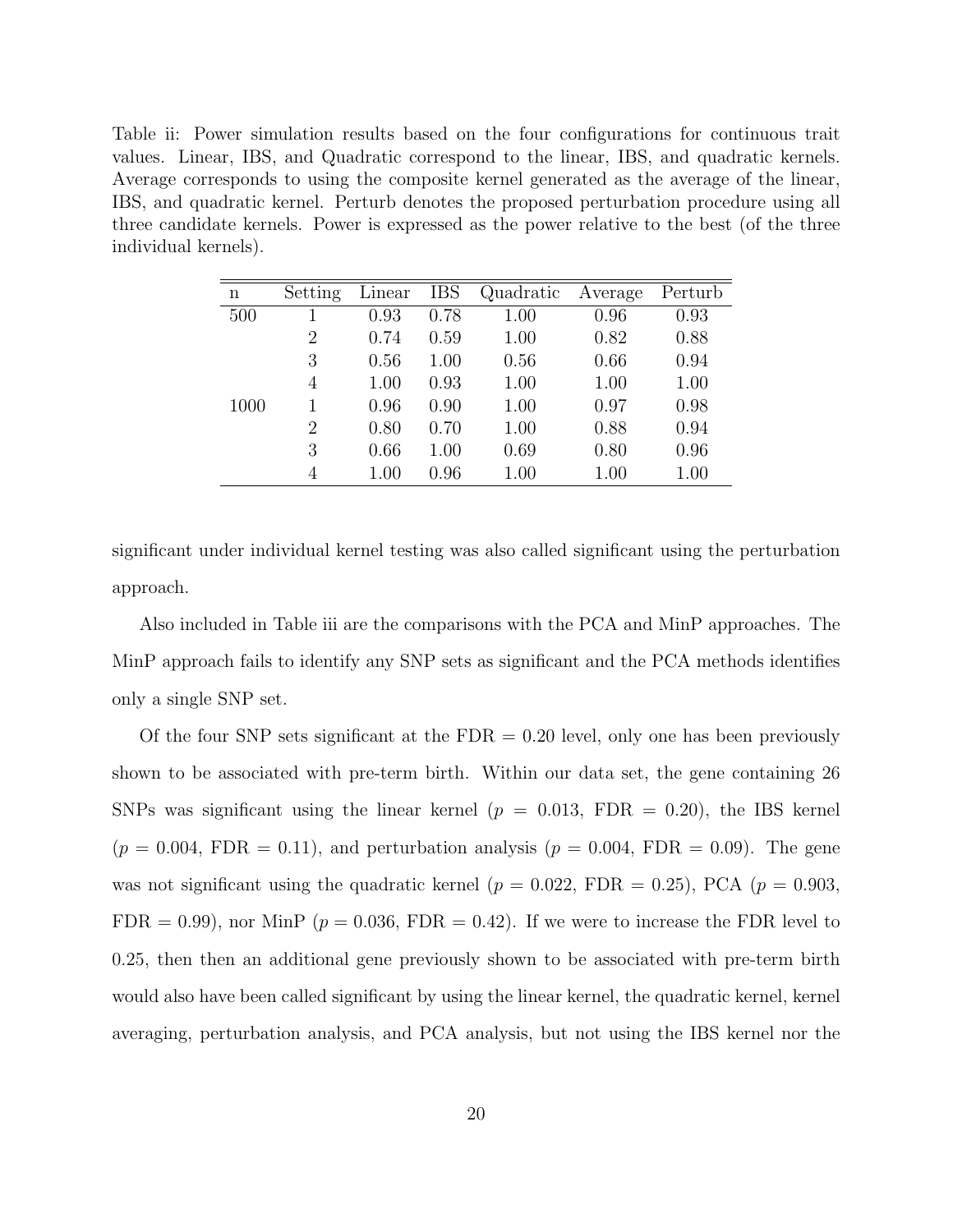Table iii: Pre-term Birth Data Analysis Results. Each number represents the number of SNP sets called significant at the  $FDR = 0.20$  level by both the method along the top and the side of the table. Diagonal elements represent the number of SNP sets called significant by each individual method.

|            | Linear | IBS | Quadratic Average Perturb. PCA MinP |   |  |
|------------|--------|-----|-------------------------------------|---|--|
| Linear     | 3      | 3   |                                     | 3 |  |
| <b>IBS</b> |        |     |                                     |   |  |
| Quadratic  |        |     |                                     |   |  |
| Average    |        |     |                                     |   |  |
| Perturb.   |        |     |                                     |   |  |
| <b>PCA</b> |        |     |                                     |   |  |
| MinP       |        |     |                                     |   |  |

MinP methods.

The difference in the results between different individual kernels was in some cases quite large. For example, the most significant gene in the apoptosis pathway contained 22 SNPs and had a marginally significant  $p$ -value (at the nominal level) of 0.034 or 0.010 using the linear or IBS kernels, respectively. On the other hand, using the quadratic kernel yielded a clearly nonsignificant  $p$ -value of 0.206. Using a composite kernel would lead to a  $p$ -value of 0.042 and using the perturbation procedure leads to a  $p$ -value of 0.016 which is close to the p-value from the optimal candidate kernel in this scenario. Collectively, our data analysis results indicate that although there is some sacrifice in power for looking across multiple kernels, our proposed omnibus testing procedure can still maintain high power across scenarios.

# 4 Discussion

Our work addresses a key gap in the statistical genetics literature concerning the choice of similarity metric in similarity based testing. Focusing on the choice of kernel in kernel machine testing, we proposed two simple strategies for inference when multiple candidate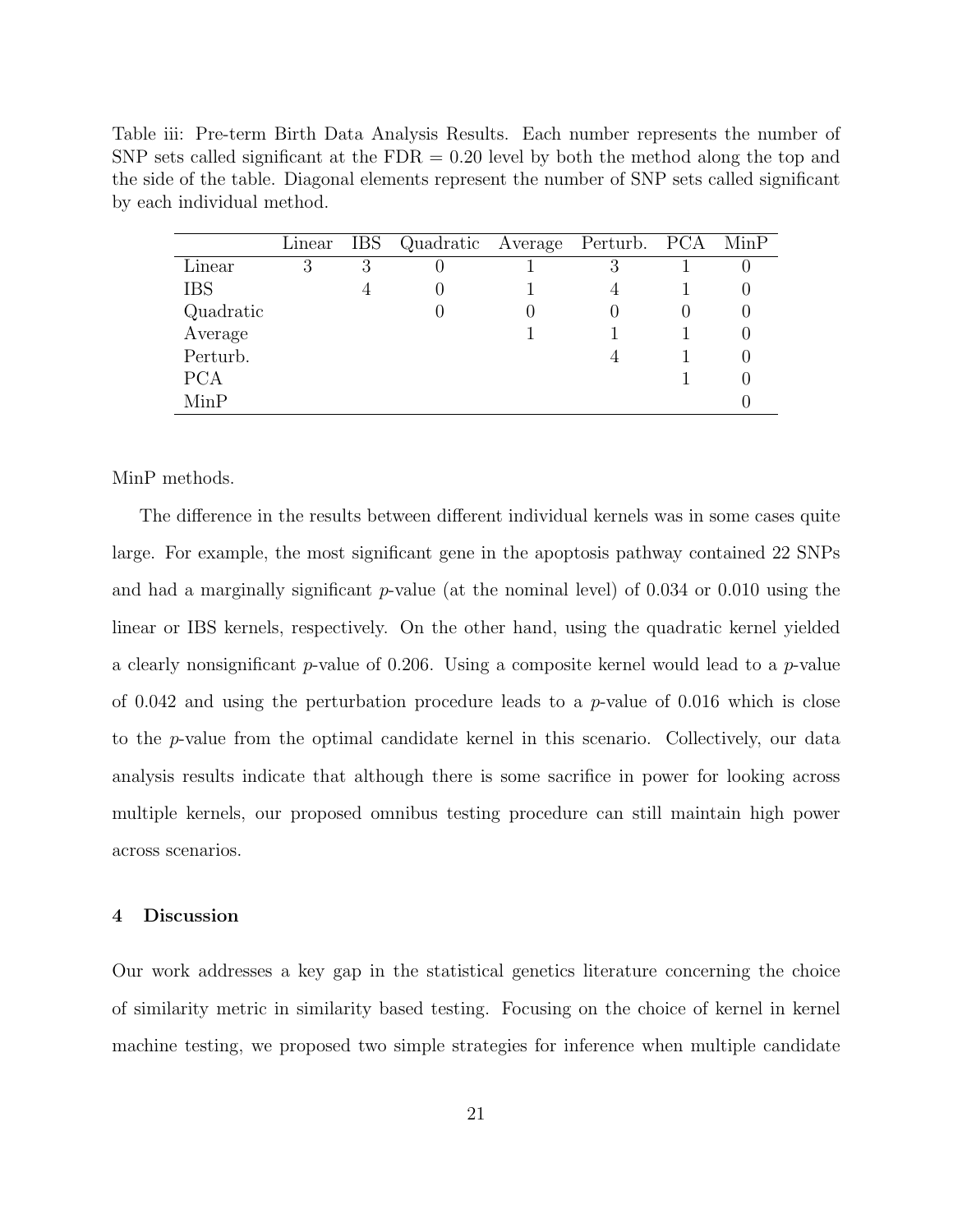kernels are available. Our solution is based purely on practical considerations. In particular, we make no claims as to understanding which kernel works best under which scenario since this depends on the (unknown) true state of nature. Instead, we acknowledge the limited availability of prior knowledge concerning genetic architecture and develop omnibus methods to consider a range of kernels, each of which functions best under different scenarios.

In general, both strategies we propose offer improved power over weaker choices of kernel but only slightly lower power than using the optimal kernel, chosen from the set of considered candidates. However, using perturbation appears to offer somewhat improved power. On the other hand, though perturbation is considerably faster than permutation since it does not require re-estimation of numerous matrices and parameters, it is still computationally more expensive than kernel averaging. Hence if significance needs to be rapidly estimated at a low  $\alpha$ -level, then using composite kernels may be the better choice. If the results are less urgent, then perturbation may be the better choice. Generally, the computational burden may be reduced by initially using a modest value for  $B$ , estimating a p-value, and refining the p-value with a larger  $B$  if the initial estimate suggests need for more accurate estimation.

Both of our proposed strategies are valid and protect the type I error, even if many (or even all) of the considered candidate kernels do not reflect the underlying model. However, inclusion of many suboptimal kernels can lead to loss in power. The kernel averaging approach will lose power if many of the candidate kernels are far from the optimal kernel due to contamination of the signal. It may be possible to identify weights that use information on the similarity between kernels or that optimally weight different kernels using the outcome, but such a solution remains elusive. The perturbation approach is more robust in that if a few suboptimal kernels are included and all very similar, then the loss in power from using a few suboptimal kernels will be small since the perturbation approach accommodates the correlation between the kernels. However, perturbation will still lose power if too many suboptimal kernels are included and particularly if they are all very different. Therefore,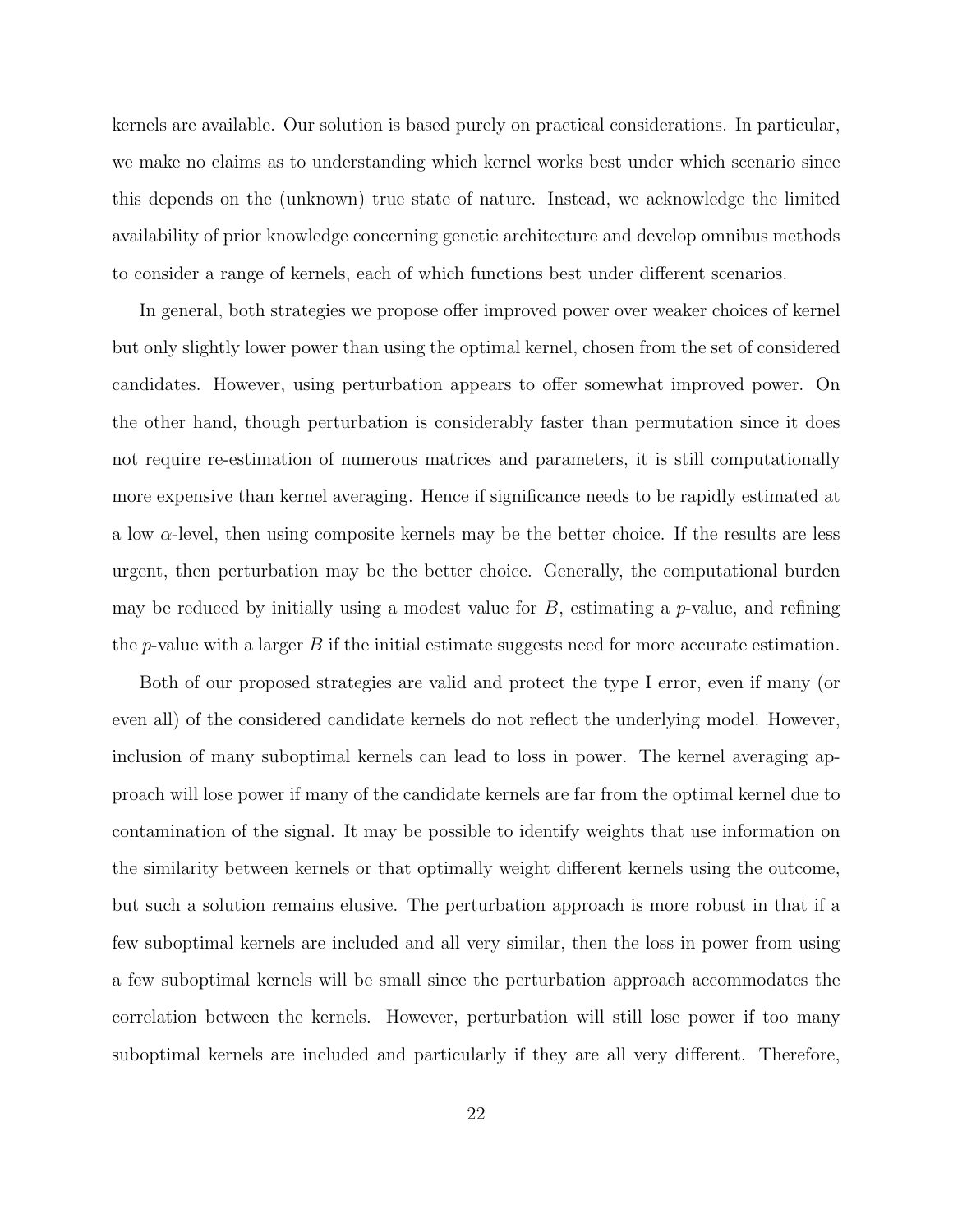although one can search across a wide range of kernels, we recommend identifying a few reasonable kernels prior to using either approach.

Recently, Kim et al. [2012] explored the semiparametric model underlying the kernel machine approach within a bayesian framework and explored inferential procedures. While the work centered around gene expression analysis, they showed that bayesian views of the problem were very natural and could result in improved performance over frequentist takes on the work. Furthermore, they developed a strategy for selecting individual kernels using bayes factors, though further work is needed to explore how to conduct inference with multiple kernels. Consequently, exploration of relationships between our approach and possible bayesian approaches is an area of potential future research.

Although we restricted our work to studying kernel machine testing, our work has implications for other similarity based tests as well. In particular, the haplotype based similarity test of Tzeng and Zhang [2007], the MDMR statistic of Wessel and Schork [2006] and distance test of Reiss et al. [2010], as well as others are equivalent to the kernel machine based tests under certain conditions. Therefore, when there is uncertainty in the choice of similarity metrics for these tests, our proposed methods can also be used suggesting that our general approach is widely applicable to a range of tests.

#### Acknowledgements

This research was supported in part by NIH grants P30 ES010126, R00 ES017744, KL2 RR025746, P50 CA100632, R01 HD058008, R21 HD060207, T32 ES07018, KL2 TR000084, and Leukemia & Lymphoma Society grant SCOR 7262-08. Additional research support was provided by an ASCO Young Investigator Award and Rattay Advanced Research Fellowship. The content is solely the responsibility of the authors and does not necessarily represent the official views of the National Institutes of Health. The authors report no conflict of interests.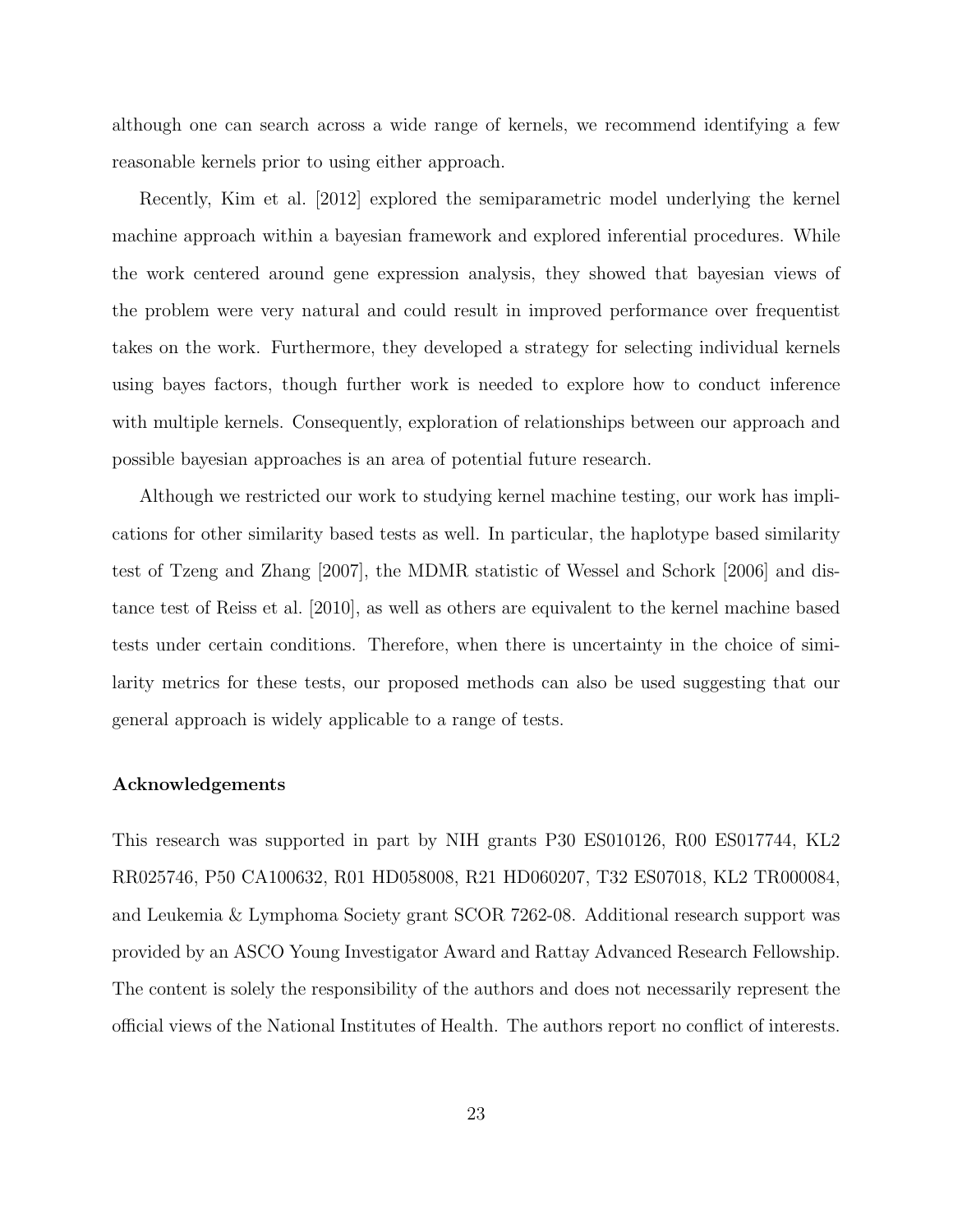# References

- M.J. Anderson and J. Robinson. Permutation tests for linear models. Australian  $\mathcal{C}$  New Zealand Journal of Statistics, 43(1):75–88, 2002.
- S. Basu and W. Pan. Comparison of statistical tests for disease association with rare variants. Genetic Epidemiology, 35(7):606–619, 2011.
- BM Brown and JS Maritz. Distribution-free methods in regression. Australian Journal of Statistics, 24(3):318–331, 1982.
- T. Cai, G. Tonini, and X. Lin. Kernel machine approach to testing the significance of multiple genetic markers for risk prediction. Biometrics, 67(3):975–986, 2011.
- T. Cai, X. Lin, and R.J. Carroll. Identifying genetic marker sets associated with phenotypes via an efficient adaptive score test. Biostatistics, 13(4):776–790, 2012.
- J. Chapman and J. Whittaker. Analysis of multiple snps in a candidate gene or region. Genetic Epidemiology, 32(6):560–566, 2008.
- K.N. Conneely and M. Boehnke. So many correlated tests, so little time! rapid adjustment of p-values for multiple correlated tests. The American Journal of Human Genetics, 81  $(6):1158-1168, 2007.$
- N. Cristianini and J. Shawe-Taylor. An introduction to support Vector Machines: and other kernel-based learning methods. Cambridge Univ Pr, 2000. ISBN 0521780195.
- R. B. Davies. Algorithm AS 155: The distribution of a linear combination of chi-square random variables. Applied Statistics, 29:323–333, 1980.
- P. Duchesne and P. Lafaye De Micheaux. Computing the distribution of quadratic forms: Further comparisons between the Liu-Tang-Zhang approximation and exact methods. Computational Statistics & Data Analysis, 54(4):858–862, 2010.
- B. Efron. Correlation and large-scale simultaneous significance testing. *Journal of the Amer*ican Statistical Association, 102(477):93–103, 2007.
- H. Furberg, Y. Kim, J. Dackor, E. Boerwinkle, N. Franceschini, D. Ardissino, L. Bernardinelli, P.M. Mannucci, F. Mauri, P.A. Merlini, et al. Genome-wide meta-analyses identify multiple loci associated with smoking behavior. Nature Genetics, 42(5):441–447, 2010.
- W.J. Gauderman, C. Murcray, F. Gilliland, and D.V. Conti. Testing association between disease and multiple snps in a candidate gene. Genetic Epidemiology, 31(5):383–395, 2007.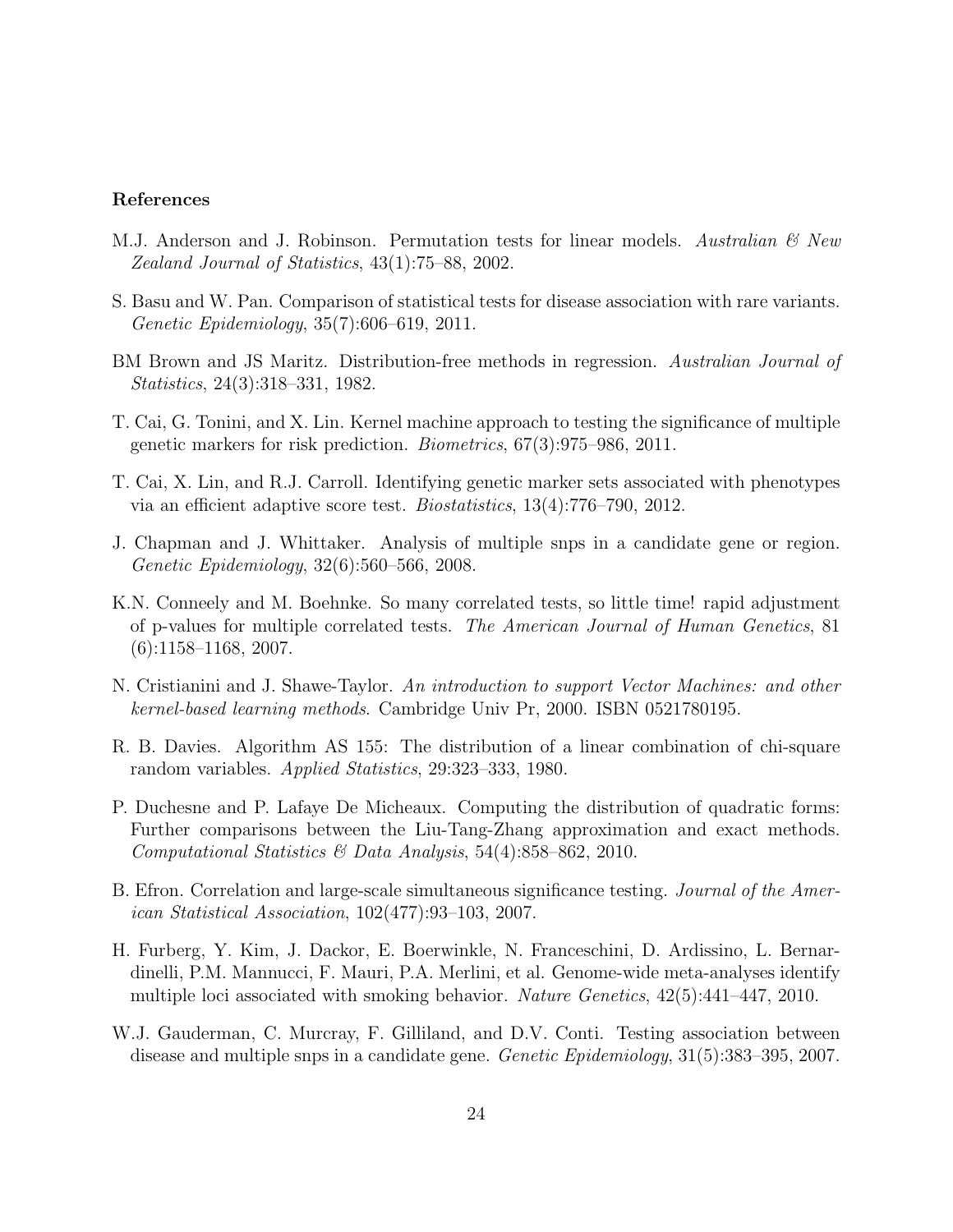- J.J. Goeman, S.A. Van De Geer, F. De Kort, and H.C. Van Houwelingen. A global test for groups of genes: testing association with a clinical outcome. *Bioinformatics*,  $20(1):93-99$ , 2004.
- P.I. Good. Permutation, parametric, and bootstrap tests of hypotheses. Springer, 2004.
- L.A. Hindorff, P. Sethupathy, H.A. Junkins, E.M. Ramos, J.P. Mehta, F.S. Collins, and T.A. Manolio. Potential etiologic and functional implications of genome-wide association loci for human diseases and traits. *Proceedings of the National Academy of Sciences*, 106(23): 9362, 2009. ISSN 0027-8424.
- Y. Huang, H. Xu, V. Calian, and J.C. Hsu. To permute or not to permute. *Bioinformatics*, 22(18):2244–2248, 2006.
- T. Joachims, N. Cristianini, and J. Shawe-Taylor. Composite kernels for hypertext categorisation. In Proceedings of the International Conference on Machine Learning, ICML'01, pages 250–257. Morgan Kaufmann, 2001.
- I. Kim, H. Pang, and H. Zhao. Bayesian semiparametric regression models for evaluating pathway effects on continuous and binary clinical outcomes. Statistics in Medicine, 31 (15):1633–51, 2012.
- L.C. Kwee, D. Liu, X. Lin, D. Ghosh, and M.P. Epstein. A powerful and flexible multilocus association test for quantitative traits. The American Journal of Human Genetics,  $82(2)$ : 386–397, 2008. ISSN 0002-9297.
- S. Lee, M.J. Emond, M.J. Bamshad, K.C. Barnes, M.J. Rieder, D.A. Nickerson, D.C. Christiani, M.M. Wurfel, and X. Lin. Optimal unified approach for rare-variant association testing with application to small-sample case-control whole-exome sequencing studies. The American Journal of Human Genetics, 2012a.
- S. Lee, M.C. Wu, and X. Lin. Optimal tests for rare variant effects in sequencing association studies. Biostatistics, 2012b.
- DY Lin. An efficient monte carlo approach to assessing statistical significance in genomic studies. Bioinformatics, 21(6):781–787, 2005.
- X. Lin, T. Cai, M.C. Wu, Q. Zhou, G. Liu, D.C. Christiani, and X. Lin. Kernel machine SNPset analysis for censored survival outcomes in genome-wide association studies. Genetic Epidemiology, pages 82–93, 2011.
- S. Lindstrom, D.J. Hunter, H. Gronberg, P. Stattin, F. Wiklund, J. Xu, S.J. Chanock, R. Hayes, and P. Kraft. Sequence Variants in the TLR4 and TLR6-1-10 Genes and Prostate Cancer Risk. Results Based on Pooled Analysis from Three Independent Studies. Cancer Epidemiology Biomarkers & Prevention, 19(3):873, 2010. ISSN 1055-9965.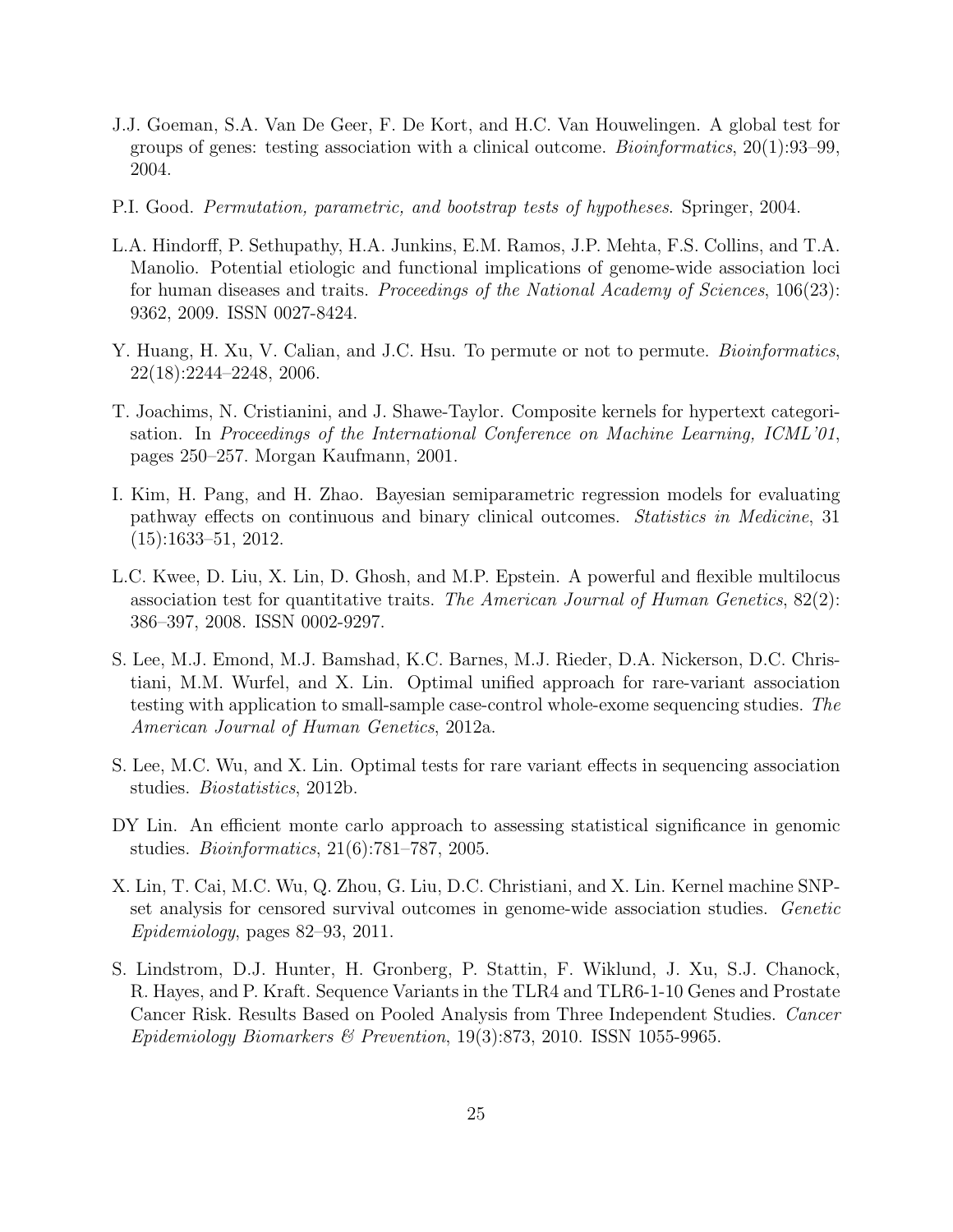- C. Liu, M.C. Wu, F. Chen, M. Ter-Minassian, K. Asomaning, R. Zhai, Z. Wang, L. Su, R.S. Heist, M.H. Kulke, et al. A Large-scale genetic association study of esophageal adenocarcinoma risk. Carcinogenesis, 31(7):1259–1263, 2010. ISSN 0143-3334.
- D. Liu, X. Lin, and D. Ghosh. Semiparametric Regression of Multidimensional Genetic Pathway Data: Least-Squares Kernel Machines and Linear Mixed Models. Biometrics, 63 (4):1079–1088, 2007. ISSN 1541-0420.
- D. Liu, D. Ghosh, and X. Lin. Estimation and testing for the effect of a genetic pathway on a disease outcome using logistic kernel machine regression via logistic mixed models. BMC Bioinformatics, 9(1):292, 2008. ISSN 1471-2105.
- H. Liu, Y. Tang, and H.H. Zhang. A new chi-square approximation to the distribution of non-negative definite quadratic forms in non-central normal variables. Computational Statistics & Data Analysis, 53(4):853–856, 2009. ISSN 0167-9473.
- A.E. Locke, K.J. Dooley, S.W. Tinker, S.Y. Cheong, E. Feingold, E.G. Allen, S.B. Freeman, C.P. Torfs, C.L. Cua, M.P. Epstein, et al. Variation in folate pathway genes contributes to risk of congenital heart defects among individuals with Down syndrome. Genetic Epidemiology, 34(6):613–623, 2010.
- A. Maity, P.F. Sullivan, and J. Tzeng. Multivariate phenotype association analysis by marker-set kernel machine regression. Genetic Epidemiology, 2012.
- J. Marchini, B. Howie, S. Myers, G. McVean, and P. Donnelly. A new multipoint method for genome-wide association studies by imputation of genotypes. Nature Genetics, 39(7): 906–913, 2007. ISSN 1061-4036.
- N.J. Meyer, Z.J. Daye, M. Rushefski, R. Aplenc, P.N. Lanken, M.G.S. Shashaty, J.D. Christie, and R. Feng. Snp-set analysis replicates acute lung injury genetic risk factors. BMC Medical Genetics, 13(1):52, 2012.
- G.M. Monsees, P. Kraft, S.J. Chanock, D.J. Hunter, and J. Han. Comprehensive screen of genetic variation in dna repair pathway genes and postmenopausal breast cancer risk. Breast Cancer Research and Treatment, 125(1):207–214, 2011.
- I. Mukhopadhyay, E. Feingold, D.E. Weeks, and A. Thalamuthu. Association tests using kernel-based measures of multi-locus genotype similarity between individuals. Genetic Epidemiology, 34(3):213–221, 2010. ISSN 1098-2272.
- W. Pan. Asymptotic tests of association with multiple snps in linkage disequilibrium. *Genetic* epidemiology, 33(6):497–507, 2009.
- W. Pan. Relationship between genomic distance-based regression and kernel machine regression for multi-marker association testing. Genetic Epidemiology, 2011. ISSN 1098-2272.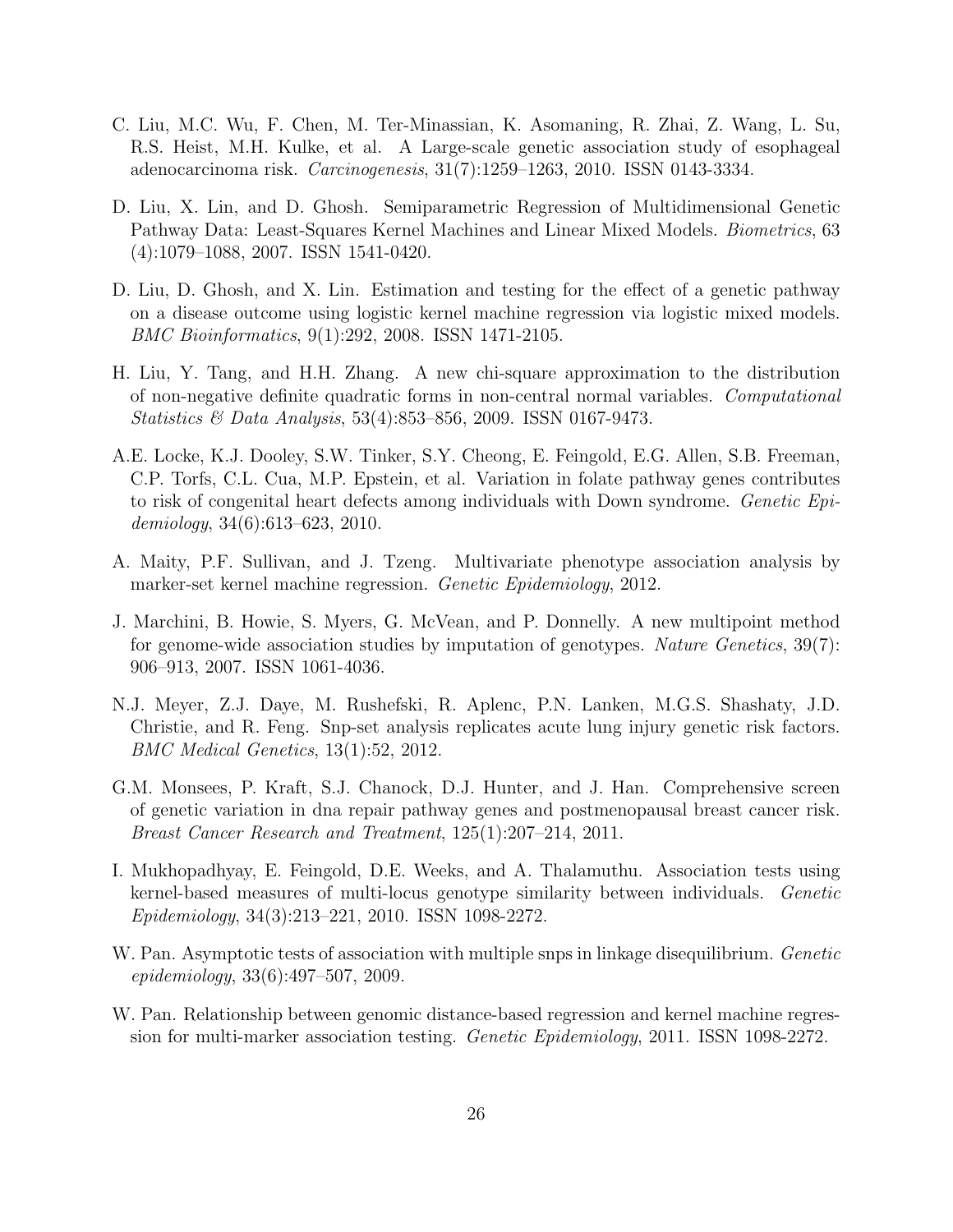- W. Pan, F. Han, and X. Shen. Test selection with application to detecting disease association with multiple snps. Human Heredity,  $69(2):120-130$ , 2010.
- A.L. Price, N.J. Patterson, R.M. Plenge, M.E. Weinblatt, N.A. Shadick, and D. Reich. Principal components analysis corrects for stratification in genome-wide association studies. Nature Genetics, 38(8):904–909, 2006.
- P.T. Reiss, M.H.H. Stevens, Z. Shehzad, E. Petkova, and M.P. Milham. On Distance-Based Permutation Tests for Between-Group Comparisons. Biometrics, 66(2):636–643, 2010. ISSN 1541-0420.
- D.A. Savitz, N. Dole, J.W. Terry Jr, H. Zhou, and J.M. Thorp Jr. Smoking and pregnancy outcome among african-american and white women in central north carolina. Epidemiol $oqy, 12(6):636, 2001.$
- D.J. Schaid. Genomic similarity and kernel methods I: Advancements by building on mathematical and statistical foundations. Human Heredity,  $70(2):109-131$ , 2010a. ISSN 0001-5652.
- D.J. Schaid. Genomic similarity and kernel methods II: methods for genomic information. Human Heredity, 70(2):132–140, 2010b. ISSN 0001-5652.
- Q. Sha, J. Dong, R. Jiang, and S. Zhang. Tests of association between quantitative traits and haplotypes in a reduced-dimensional space. Annals of Human Genetics, 69(6):715–732, 2005. ISSN 1469-1809.
- D. Shriner and L.K. Vaughan. A unified framework for multi-locus association analysis of both common and rare variants. *BMC Genomics*,  $12(1):89$ ,  $2011$ . ISSN 1471-2164.
- I.M. Shui, L.A. Mucci, P. Kraft, R.M. Tamimi, S. Lindstrom, K.L. Penney, K. Nimptsch, B.W. Hollis, N. DuPre, E.A. Platz, et al. Vitamin d–related genetic variation, plasma vitamin d, and risk of lethal prostate cancer: A prospective nested case–control study. Journal of the National Cancer Institute, 104(9):690–699, 2012.
- M. Szafranski, Y. Grandvalet, and A. Rakotomamonjy. Composite kernel learning. Machine Learning, 79(1):73–103, 2010. ISSN 0885-6125.
- J.Y. Tzeng and D. Zhang. Haplotype-based association analysis via variance-components score test. The American Journal of Human Genetics, 81(5):927–938, 2007. ISSN 0002- 9297.
- J.Y. Tzeng, D. Zhang, S.M. Chang, D.C. Thomas, and M. Davidian. Gene-Trait Similarity Regression for Multimarker-Based Association Analysis. Biometrics, 65(3):822–832, 2009. ISSN 1541-0420.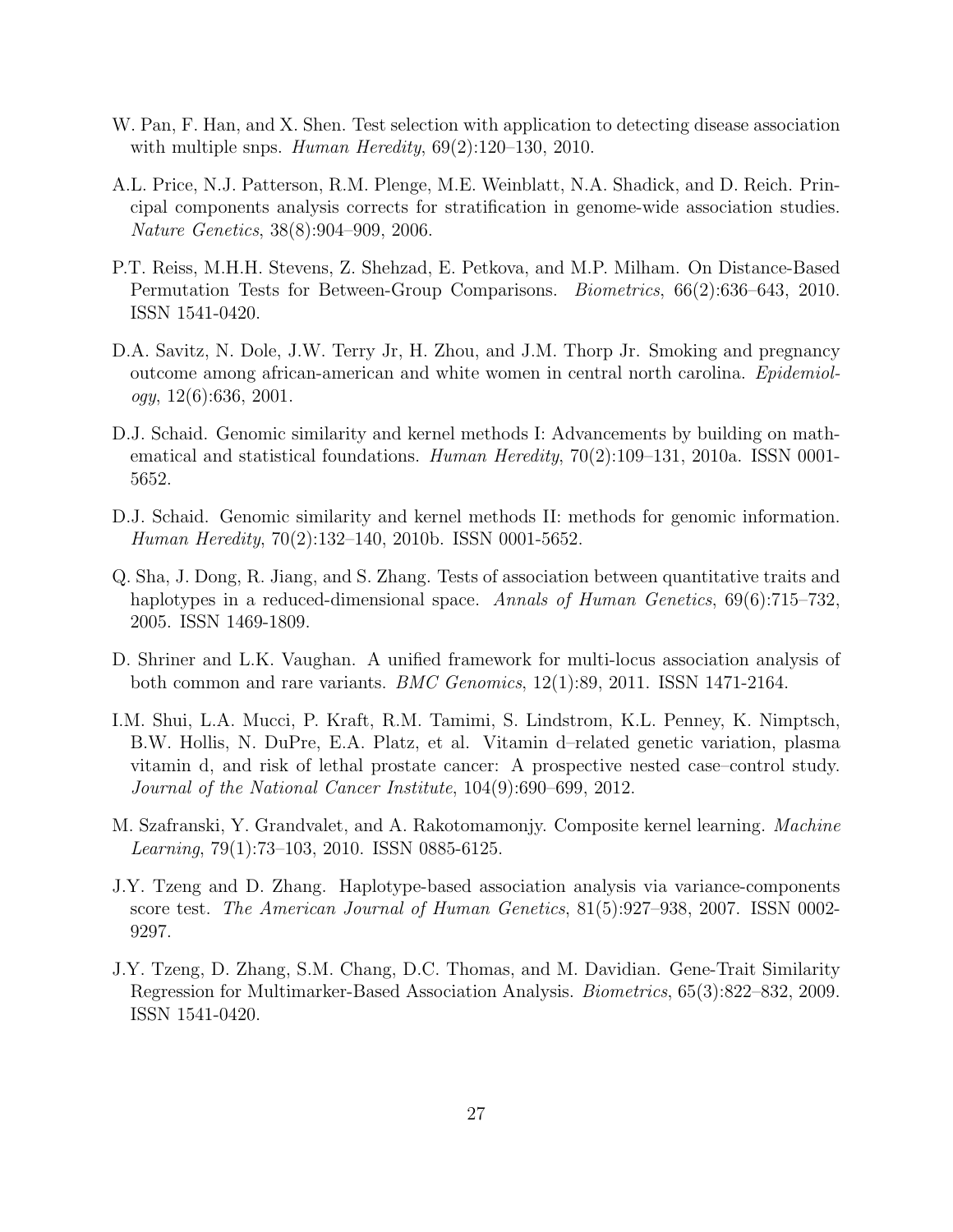- J. Wessel and N.J. Schork. Generalized genomic distance-based regression methodology for multilocus association analysis. The American Journal of Human Genetics, 79(5):792–806, 2006. ISSN 0002-9297.
- I.C. Wu, Y. Zhao, R. Zhai, G. Liu, M. Ter-Minassian, K. Asomaning, L. Su, C. Liu, F. Chen, M.H. Kulke, et al. Association between polymorphisms in cancer-related genes and early onset of esophageal adenocarcinoma. Neoplasia (New York, NY), 13(4):386, 2011a.
- M.C. Wu, P. Kraft, M.P. Epstein, D.M. Taylor, S.J. Chanock, D.J. Hunter, and X. Lin. Powerful SNP-Set Analysis for Case-Control Genome-wide Association Studies. The American Journal of Human Genetics, 86(6):929–942, 2010.
- M.C. Wu, S. Lee, T. Cai, Y. Li, M. Boehnke, and X. Lin. Rare variant association testing for sequencing data with the sequence kernel association test (SKAT). The American Journal of Human Genetics, 89:82–93, 2011b.
- Y. Zhao, F. Chen, R. Zhai, X. Lin, N. Diao, and D.C. Christiani. Association test based on snp set: Logistic kernel machine based test vs. principal component analysis. PLOS ONE, 7(9):e44978, 2012.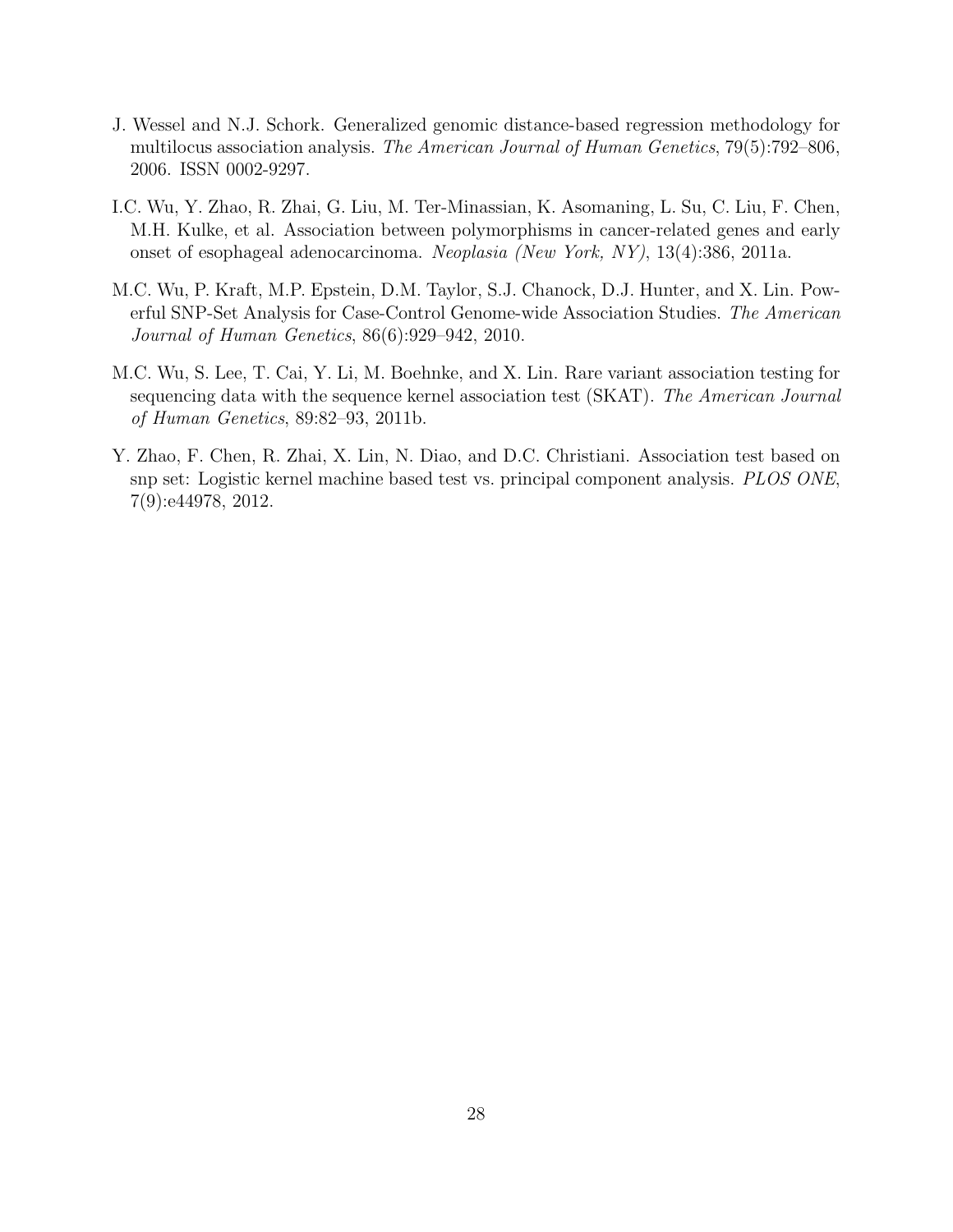# Kernel Machine SNP-set Testing under Multiple Candidate Kernels Supplemental Material

Michael C. Wu<sup>1</sup>, Arnab Maity<sup>2</sup>, Seunggeun Lee<sup>3</sup>, Elizabeth M. Simmons<sup>1</sup>, Quaker E. Harmon<sup>4</sup>, Xinyi Lin<sup>3</sup>, Stephanie M. Engel<sup>4</sup>, Jeffrey J. Molldrem<sup>5</sup>, Paul M. Armistead<sup>6</sup>

Department of Biostatistics, University of North Carolina at Chapel Hill, Chapel Hill, NC Department of Statistics, North Carolina State University, Raleigh, NC Department of Biostatistics, Harvard School of Public Health, Boston, MA Department of Epidemiology, University of North Carolina at Chapel Hill, Chapel Hill, NC Department of Stem Cell Transplantation and Cellular Therapy, MD Anderson Cancer Center, Houston, TX Lineberger Comprehensive Cancer Center, University of North Carolina at Chapel Hill, Chapel Hill, NC

December 31, 2012

Address for Correspondence: Michael C. Wu Department of Biostatistics The University of North Carolina at Chapel Hill 4115C McGavran-Greenberg Hall, CB# 7420 Chapel Hill, NC 27599-7420 Phone: (919) 843-3656 Email: mwu@bios.unc.edu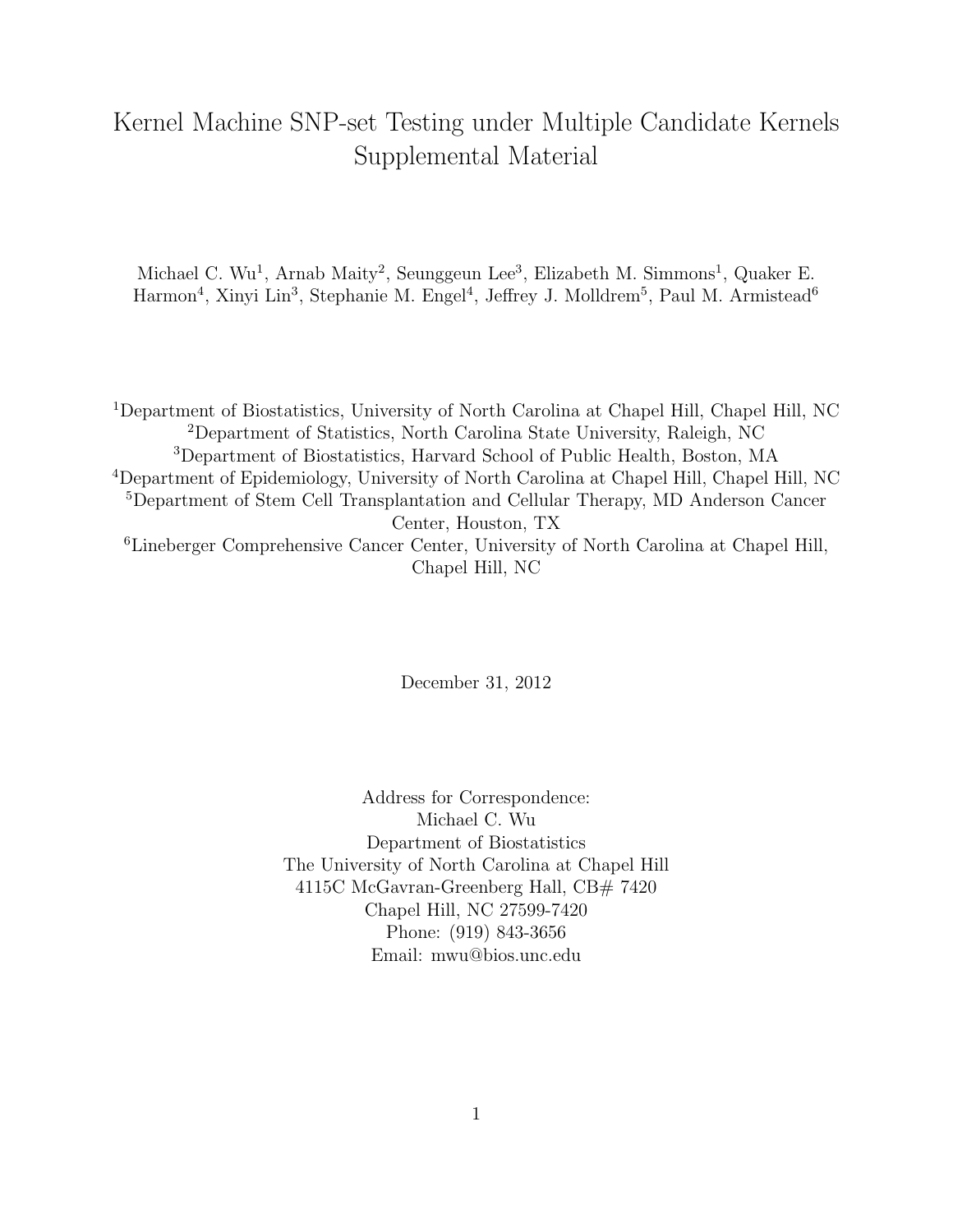#### Power Simulations for Dichotomous Traits

#### Simulation Scenarios

We conducted simulations under alternative models in order to assess the empirical power of the proposed approaches with dichotomous traits. As with quantitative trait simulations, we considered four different settings and for each settings, we use 500 simulated data sets to estimate the empirical power.

For each setting considered, we simulated a set of genotypes, covariates, and dichotomous outcome traits. For the  $i<sup>th</sup>$  individual in the data set, we denote the simulated genotype information as  $S_i$ . Then we simulated continuous traits for  $n = 1000$  or  $n = 2000$  individuals by again setting  $X_{i1} \sim N(29.2, 21.1)$  and  $X_{i2} \sim bern(0.506)$  as before, but then we sampled half  $(n/2)$  of the individuals to have dichotomous trait  $y = 1$  and  $n/2$  individuals to have  $y = 0$  using the alternative model:

$$
logit P(y_i = 1 | \mathbf{X}_i, \mathbf{S}_i) = -1.35 + 0.5X_{i1} + 0.3X_{i2} + \beta_G S_{ia} + \beta_G S_{ib} + \beta_I S_{ia} S_{ib}.
$$
 (1)

where  $S_{ia}$  and  $S_{ib}$  are the genotypes for the  $a^{th}$  and  $b^{th}$  SNPs in the SNP set,  $\beta_G$  and  $\beta_I$  are the coefficient values for the main genetic effects and the interaction effect.

For Settings 1 and 2,  $S_i$  was generated using the same method as was done for the type I error simulations by sampling and pairing haplotypes based on the 10 SNPs in Gene I of Sha et al. (2005). Under Setting 1, we set  $a = 1$ ,  $b = 10$ ,  $\beta_G = 0.2$  and  $\beta_I = 0$ , i.e. the first and tenth SNPs in the SNP set are causal with only main effects. Setting 2 is similar to Setting 1, except we set  $a = 3$ ,  $b = 10$ , and  $\beta<sub>G</sub> = 0$  and  $\beta<sub>I</sub> = 0.2$  such that the underlying model depends on the interaction between the third and tenth SNPs but not the main SNP effects. As with the type I error simulations, we let  $\mathbf{Z} = \mathbf{S}$  which implies that all 10 SNPs in the SNP set are genotyped and grouped to form the SNP set.

Settings 3 and 4 follow a similar rationale to that used for quantitative traits and we conduct simulations by generating data based on 86 HAPMAP SNPs from the ASAH1 gene using the HAPGEN software. We then generate the dichotomous traits under the Model (1) with  $S$  denoting the genotypes for the 86 SNPs and  $X$  defined as before. Under Setting 3, we let  $a = 1, b = 50, \beta_G = 0.1$  and  $\beta_I = 0.3$ . For Setting 4, we let  $a = 1, b = 11, \beta_G = 0.2$  and  $\beta_I = 0.3$ . We again assume that only 14 of the 86 SNPs in the ASAH1 gene are genotyped (those on the Illumina 550 SNP chip), so we restrict  $Z$  to be the 14 genotyped variants.

For each of the four settings, we simulated 500 data sets. We then tested for an association between the SNPs in Z (all of the variants for Settings 1 and 2 and only the 14 genotyped variants for Settings 3 and 4) and the trait y while adjusting for the covariates X. Specifically, for the continuous trait simulations, we applied the linear kernel machine test using the linear, IBS, and quadratic kernels. We also applied the proposed composite kernel methods based on direct kernel averaging of the linear, IBS, and quadratic kernels. Perturbation based on  $B = 1000$  was also applied to search over the three candidate kernels. For each method under each setting, the power was estimated as the proportion of p-values less than  $\alpha = 0.05$ .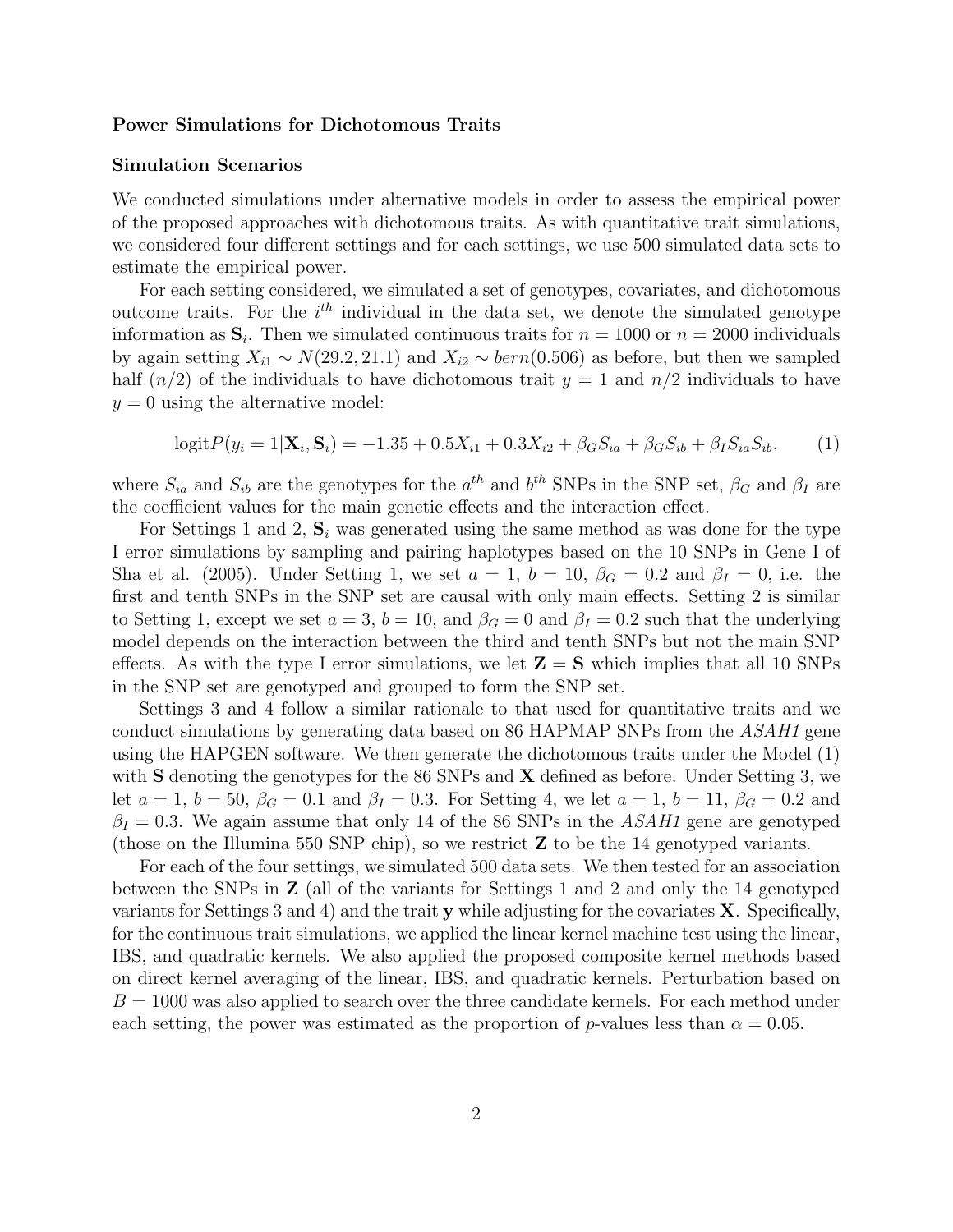#### Simulation Results

The power simulation results for dichotomous traits are presented in Supplemental Tables 2 and 3. Supplemental Table 2 shows the power of each method relative to the optimal method across the different settings and sample sizes considered. The absolute powers are found in the Supplemental Table 3. Generally, results are qualitatively similar to the results using quantitative traits in that:  $(1)$  different kernels can yield very different power;  $(2)$  the proposed methods, particularly using perturbation, allows for good power in the omnibus, sacrificing a just little bit of power relative to the optimal method, but dominating poor choices of kernels.

#### Comparisons with Competing Methods

Within the power simulations for dichotomous traits, we also compared the power of the proposed kernel averaging and perturbation methods to the PCA and MinP methods (described in the main text). In particular, for each of the simulated data sets in each of the four simulation scenarios considered, we also applied the PCA and the MinP method (with 1000 permutations) to assess the association between the the dichotomous outcome and the SNP set while adjusting for covariates. Note that permutation is valid in this case since the covariates were simulated independently of the SNP information. We assessed the power again at the  $\alpha = 0.05$  level.

The results of the PCA and MinP methods are also presented in Supplemental Tables 2 and 3. In general, under the considered simulation scenarios, the kernel based approaches tended to offer improved power over the PCA and MinP methods. As a supervised approach, the MinP method outperformed the PCA approach under Settings 1-3 but lost power in Setting 4. The higher power of the kernel methods is expected since the simulation settings involve multiple causal variants. We emphasize, however, that the purpose of this study is not to systematically compare methods, but rather to focus on the kernel machine setting and illustrate an omnibus testing approach that simultaneously considers multiple methods.

In addition to the PCA and MinP methods, we further note that due to the close relationship between kernel machine methods and other multi-SNP tests, the kernel machine tests under individual kernels correspond already to a wide range of alternative tests. In particular, the kernel machine test under the linear kernel is closely related to the variance component tests of Goeman et al. and Pan et al. Similarly, the distance based test of Wessel and Schork under their allele sharing kernel is essentially equivalent to the kernel machine test under the IBS kernel. Consequently, by considering the single kernel tests, our simulations simultaneously encompass several other well known multi-SNP testing approaches due to the equivalence between different approaches and the kernel machine tests.

#### Comparing Perturbation with Permutation

We briefly compared the use of permutation to the use of perturbation. Within the context of quantitative traits, we simulated 100 data sets null data sets (as in the type I error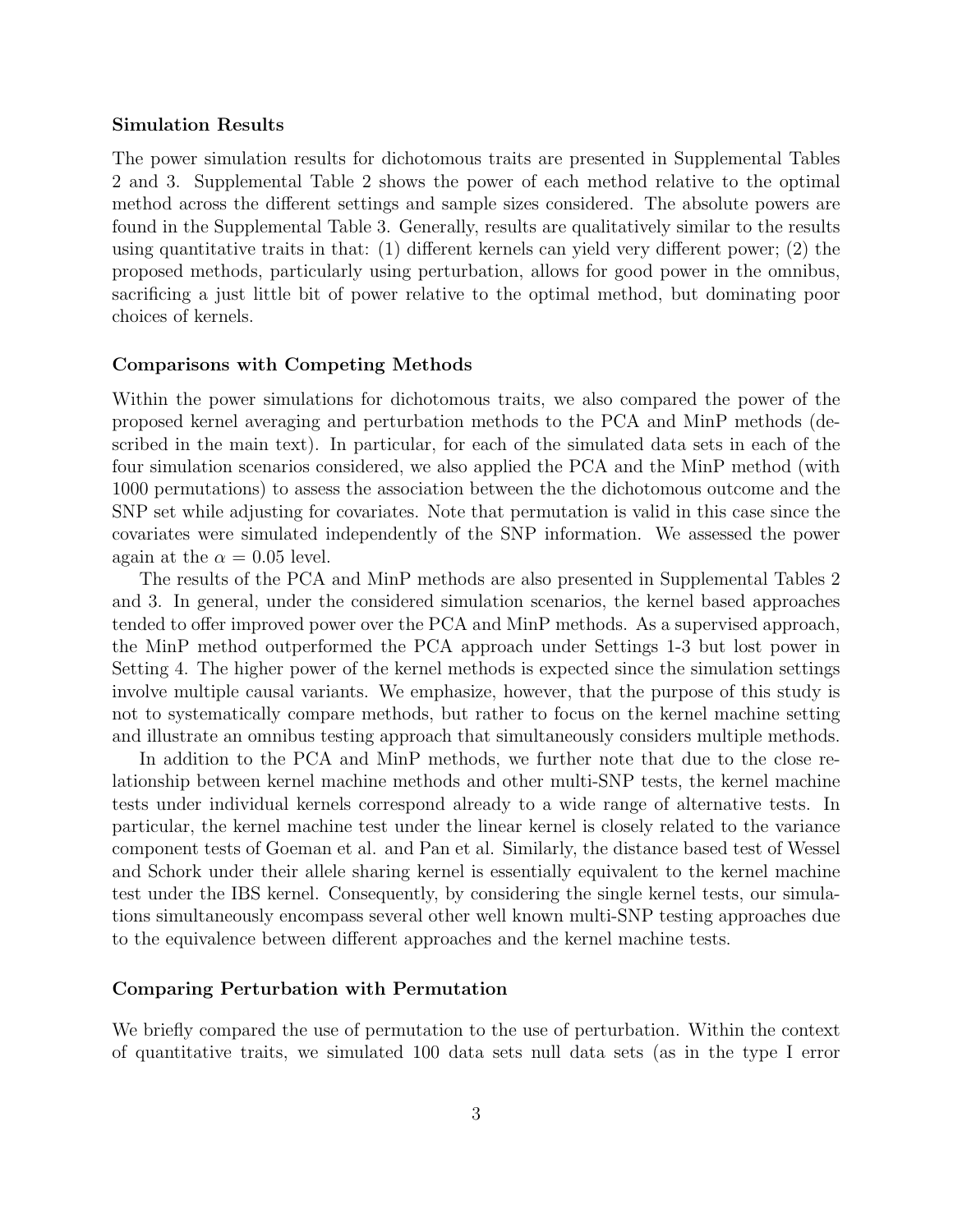simulations) for  $n = 250$  or 500 individuals. Then we analyzed each data set using both perturbation with the linear, IBS, and quadratic kernels and also permutation with the linear, IBS, and quadratic kernels. We compared the p-values obtained under perturbation and permutation. We also estimated the average runtime for computing a p-value using 1000 perturbations vs. 1000 permutations. Covariates in the simulations were independent of the genotype data such that permutation is valid in this case.

The p-values from using permutation are plotted against the p-values from using perturbation in Supplemental Figure 1. As expected, the p-values are very close with differences mainly being due to monte-carlo error. In terms of run time, on a single processor of a Linux cluster with 4 Gb of reserved memory, the average time to analyze a single data set for our proposed perturbation procedure is 0.59 seconds and 0.70 seconds for  $n = 250$  and 500, respectively. In contrast, use of permutations takes approximately 210.02 seconds and 1734.93 seconds for  $n = 250$  and 500, respectively. The advantage of the perturbation procedure results from our exploitation of the distribution of the kernel machine score statistic.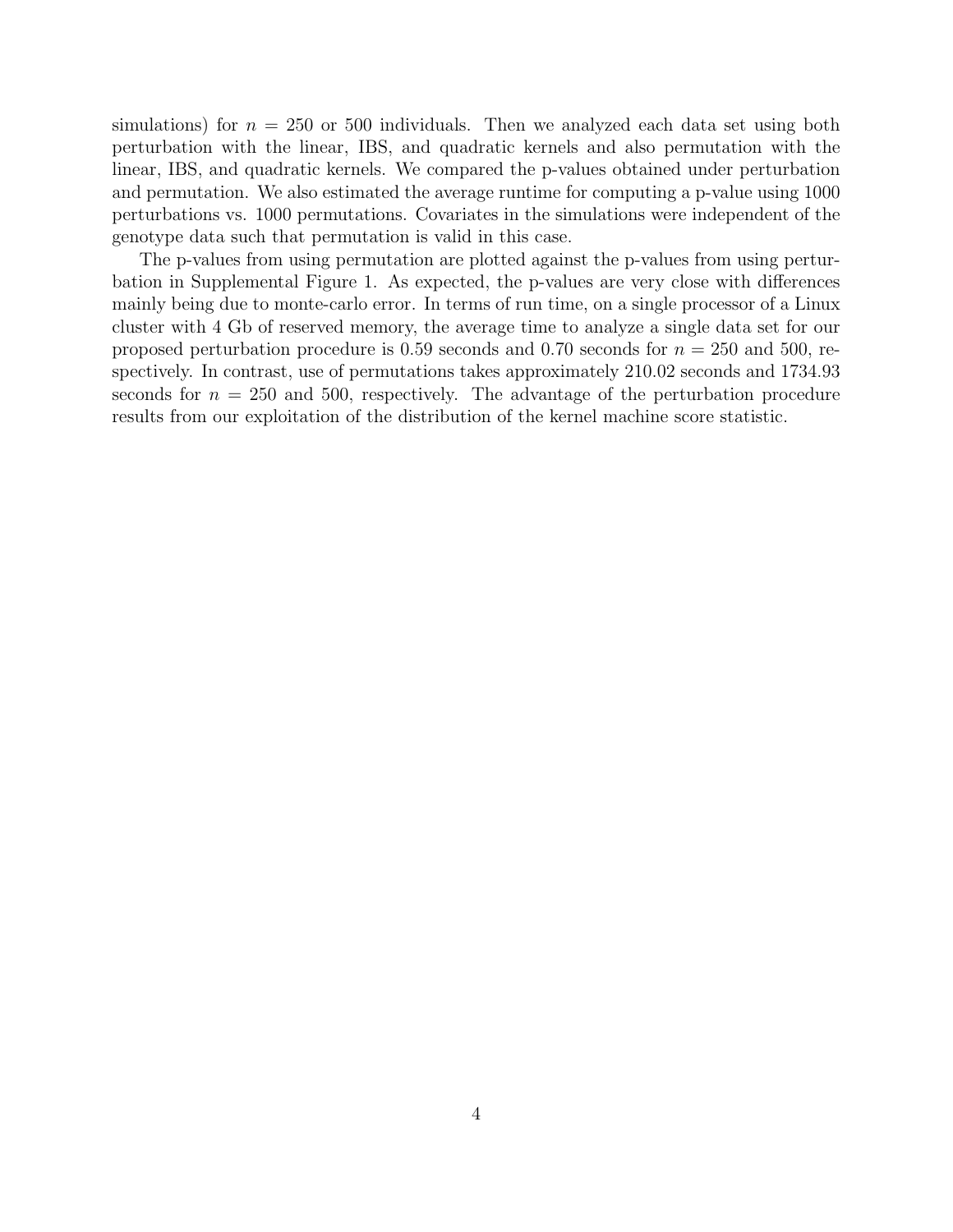# Supplemental Figures

Supplemental Figure 1. Comparisons of p-values from perturbation vs. permutation for sample sizes of 250 and 500.

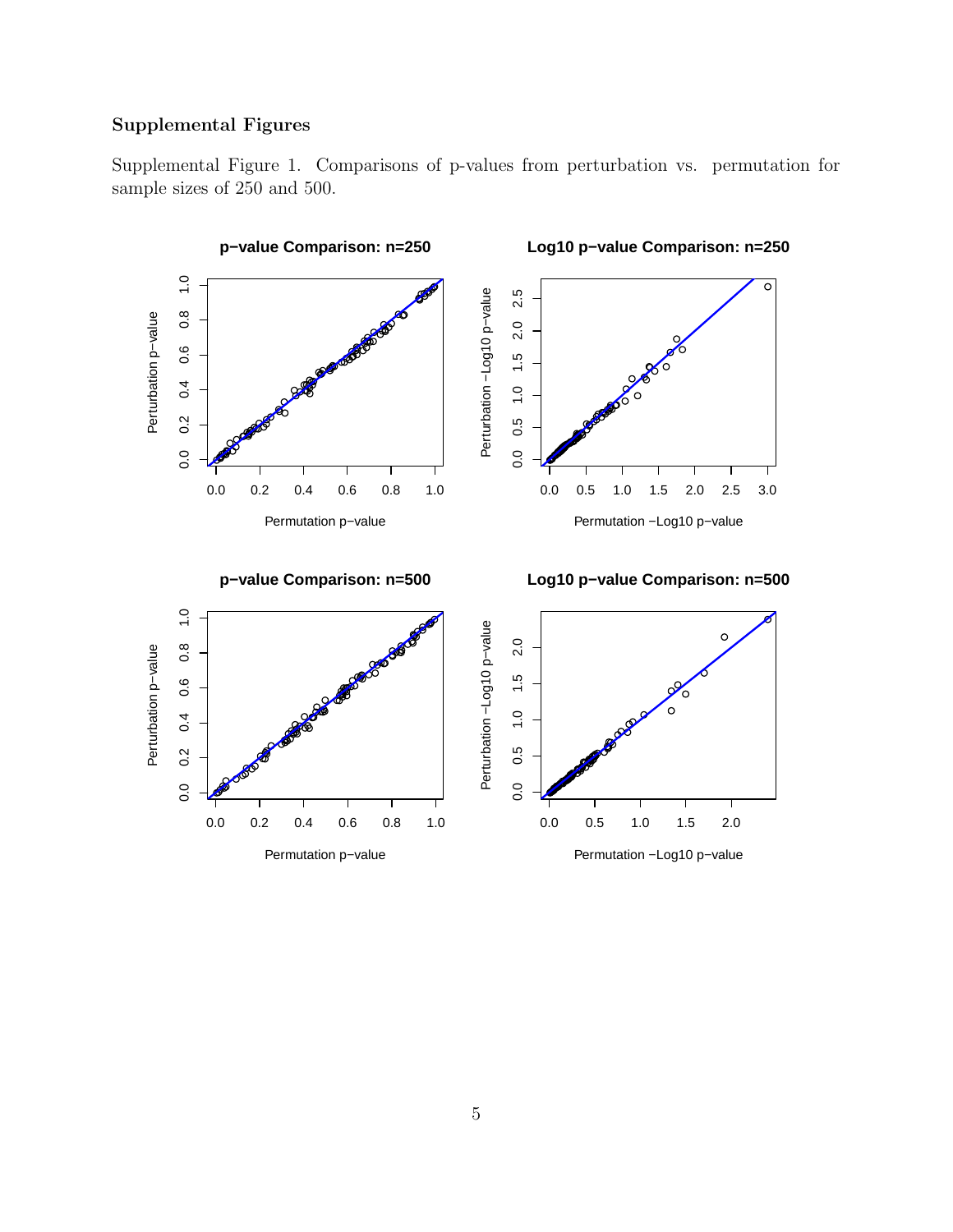# Supplemental Tables

Supplemental Table 1: Absolute power simulation results based on the four configurations for continuous trait values. Linear, IBS, and Quadratic correspond to the linear, IBS, and quadratic kernels. Average corresponds to using the composite kernel generated as the average of the linear, IBS, and quadratic kernel. Perturb denotes the proposed perturbation procedure using all three candidate kernels.

| n    | Setting        | Linear | <b>IBS</b> | Quadratic | Average | Perturb |
|------|----------------|--------|------------|-----------|---------|---------|
| 500  |                | 0.51   | 0.43       | 0.55      | 0.53    | 0.51    |
|      | 2              | 0.25   | 0.20       | 0.34      | 0.28    | 0.30    |
|      | 3              | 0.18   | 0.32       | 0.18      | 0.21    | 0.30    |
|      | $\overline{4}$ | 0.28   | 0.26       | 0.28      | 0.28    | 0.28    |
| 1000 |                | 0.87   | 0.82       | 0.91      | 0.88    | 0.89    |
|      | 2              | 0.55   | 0.48       | 0.69      | 0.61    | 0.65    |
|      | 3              | 0.46   | 0.70       | 0.48      | 0.56    | 0.67    |
|      | $\overline{4}$ | 0.50   | 0.48       | 0.50      | 0.50    | 0.50    |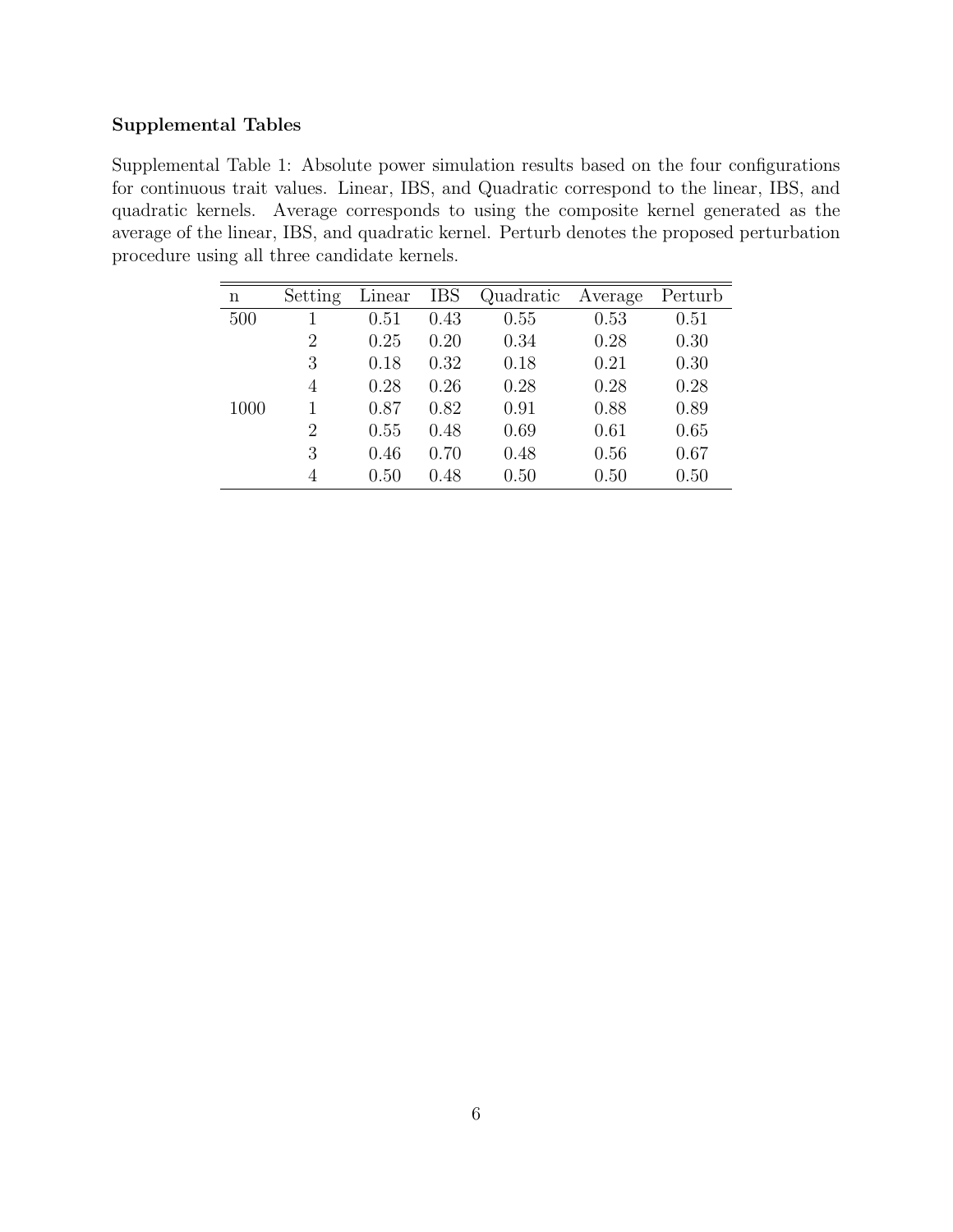Supplemental Table 2: Relative power simulation results based on the four configurations for dichotomous trait values. Linear, IBS, and Quadratic correspond to the linear, IBS, and quadratic kernels. Average corresponds to using the composite kernel generated as the average of the linear, IBS, and quadratic kernel. Perturb denotes the proposed perturbation procedure using all three candidate kernels. Power is expressed as the power relative to the best (of the three individual kernels). Also included are the power comparisons with two competing approaches for multi-SNP analysis using the PCA or minimum p-value methods.

| n    | Setting | Linear | <b>IBS</b> | Quadratic | Average | Perturb | <b>PCA</b> | MinP |
|------|---------|--------|------------|-----------|---------|---------|------------|------|
| 1000 |         | 0.96   | 0.81       | 1.00      | 0.96    | 0.91    | 0.49       | 0.73 |
|      | 2       | 0.83   | 0.70       | 1.00      | 0.89    | 0.93    | 0.44       | 0.67 |
|      | 3       | 0.53   | 1.00       | 0.53      | 0.63    | 0.93    | 0.23       | 0.27 |
|      | 4       | 1.00   | 0.96       | 1.00      | 1.00    | 0.98    | 0.98       | 0.25 |
| 2000 |         | 1.00   | 0.98       | 0.99      | 1.00    | 0.98    | 0.59       | 0.93 |
|      | 2       | 0.97   | 0.94       | 1.00      | 0.97    | 0.98    | 0.54       | 0.87 |
|      | 3       | 0.54   | 1.00       | 0.58      | 0.72    | 0.96    | 0.09       | 0.33 |
|      | 4       | 1.00   | 1.00       | 1.00      | 1.00    | 1.00    | 0.96       | 0.32 |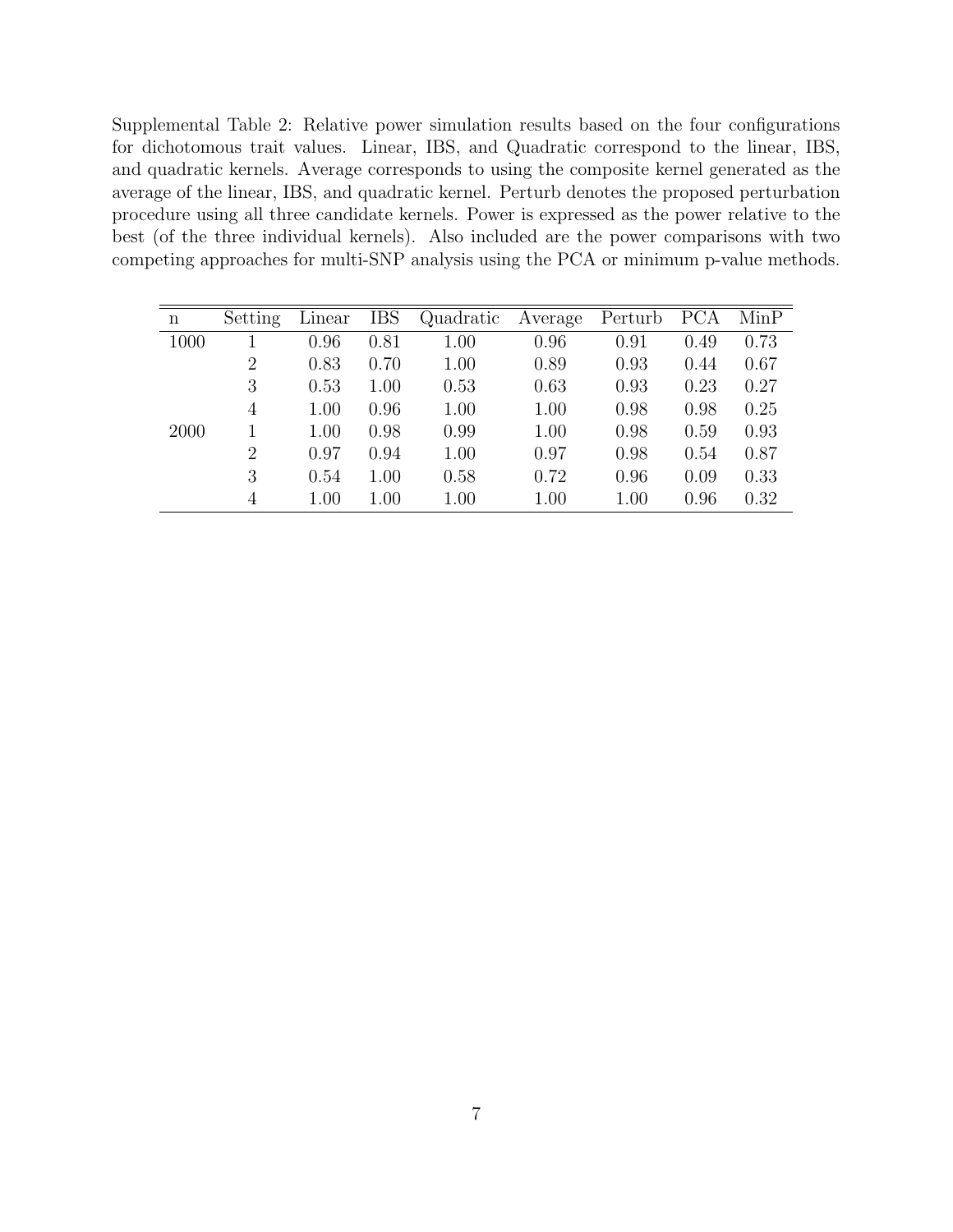Supplemental Table 3: Absolute power simulation results based on the four configurations for dichotomous trait values. Linear, IBS, and Quadratic correspond to the linear, IBS, and quadratic kernels. Average corresponds to using the composite kernel generated as the average of the linear, IBS, and quadratic kernel. Perturb denotes the proposed perturbation procedure using all three candidate kernels. Also included are the power comparisons with two competing approaches for multi-SNP analysis using the PCA or minimum p-value methods.

| $\mathbf n$ | Setting | Linear | <b>IBS</b> | Quadratic | Average | Perturb | <b>PCA</b> | MinP |
|-------------|---------|--------|------------|-----------|---------|---------|------------|------|
| 1000        |         | 0.67   | 0.57       | 0.70      | 0.67    | 0.64    | 0.34       | 0.51 |
|             | 2       | 0.58   | 0.49       | 0.70      | 0.62    | 0.65    | 0.31       | 0.47 |
|             | 3       | 0.16   | 0.30       | 0.16      | 0.19    | 0.28    | 0.07       | 0.08 |
|             | 4       | 0.51   | 0.49       | 0.51      | 0.51    | 0.50    | 0.50       | 0.13 |
| 2000        |         | 0.90   | 0.88       | 0.89      | 0.90    | 0.88    | 0.53       | 0.84 |
|             | 2       | 0.94   | 0.91       | 0.97      | 0.94    | 0.95    | 0.52       | 0.84 |
|             | 3       | 0.36   | 0.67       | 0.39      | 0.48    | 0.64    | 0.06       | 0.22 |
|             | 4       | 0.72   | 0.72       | 0.72      | 0.72    | 0.72    | 0.69       | 0.23 |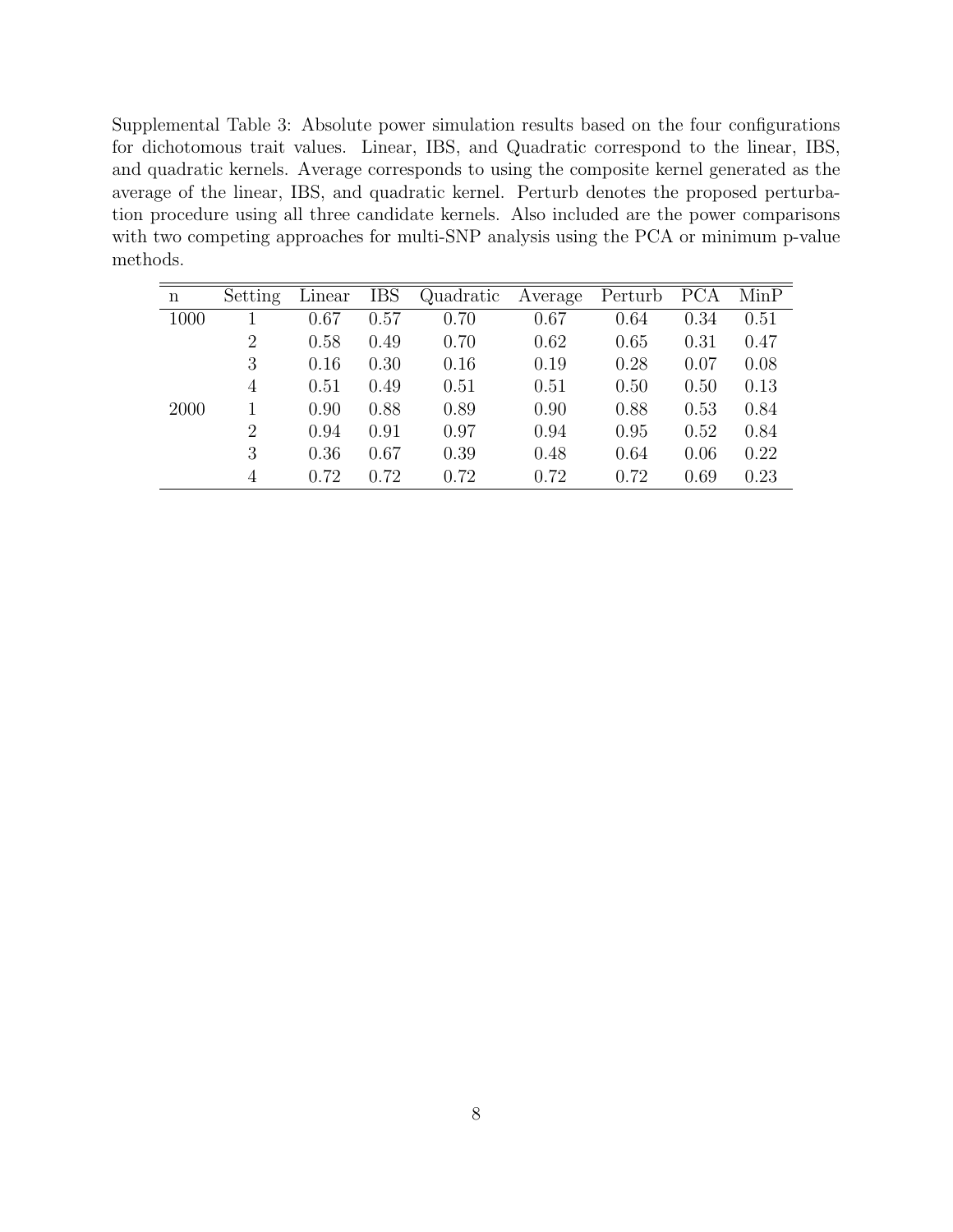Supplemental Table 4: Pre-term Birth Data Analysis Results. Each number represents the number of SNP sets called significant at the FDR = 0.10 level by both the method along the top and the side of the table. Diagonal elements represent the number of SNP sets called significant by each individual method.

|            |  | Linear IBS Quadratic Average Perturb. PCA MinP |    |  |
|------------|--|------------------------------------------------|----|--|
| Linear     |  |                                                |    |  |
| <b>IBS</b> |  |                                                |    |  |
| Quadratic  |  |                                                |    |  |
| Average    |  |                                                |    |  |
| Perturb.   |  |                                                | ٠, |  |
| <b>PCA</b> |  |                                                |    |  |
| MinP       |  |                                                |    |  |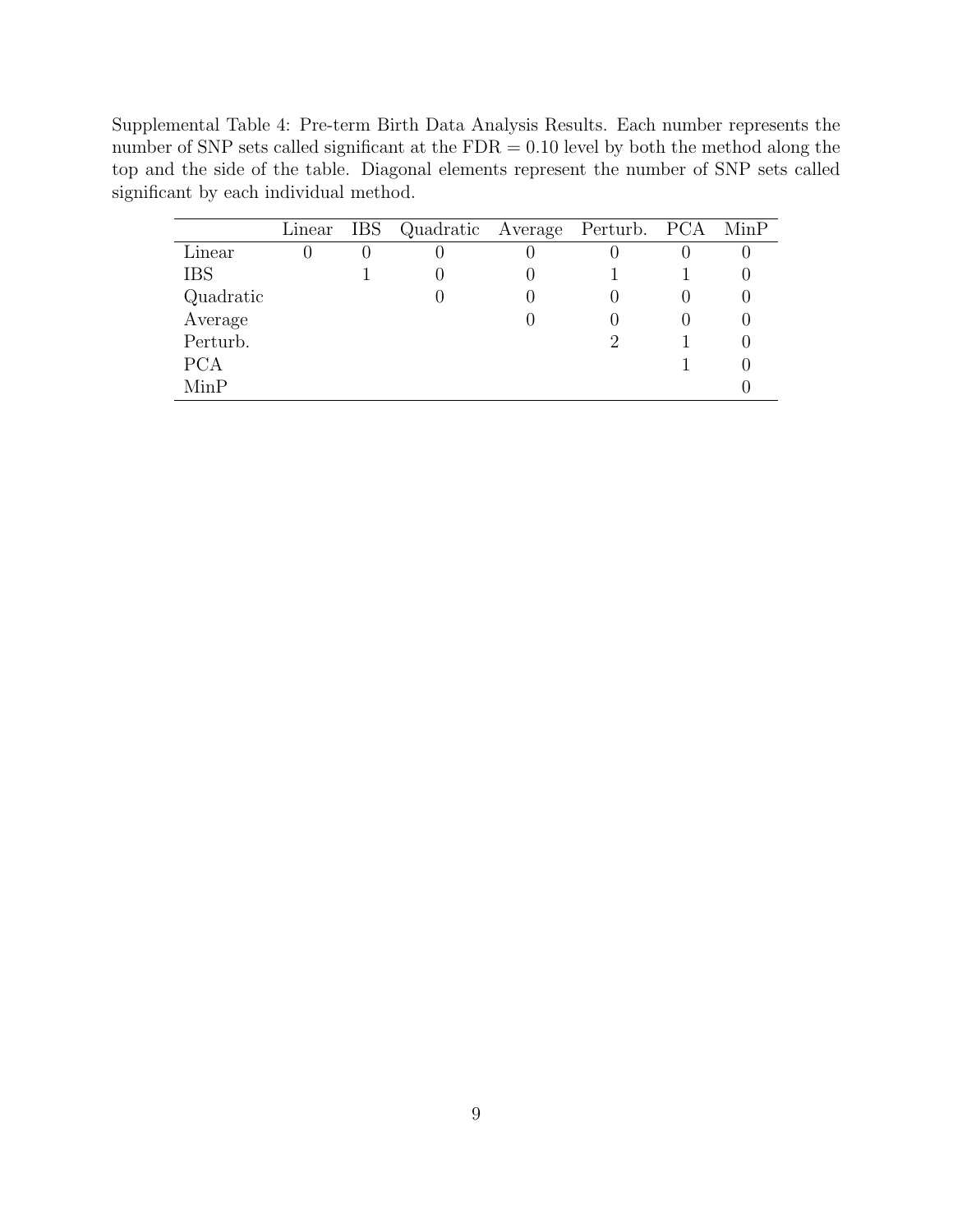Supplemental Table 5: Pre-term Birth Data Analysis Results. Each number represents the number of SNP sets called significant at the FDR = 0.25 level by both the method along the top and the side of the table. Diagonal elements represent the number of SNP sets called significant by each individual method.

|            |   |    | Linear IBS Quadratic Average Perturb. PCA MinP |   |            |    |  |
|------------|---|----|------------------------------------------------|---|------------|----|--|
| Linear     | 4 | 3  | 3                                              |   |            | 3  |  |
| <b>IBS</b> |   | 5. |                                                | 3 | $\ddot{c}$ | ٠, |  |
| Quadratic  |   |    |                                                |   |            | ٠, |  |
| Average    |   |    |                                                |   |            | 3  |  |
| Perturb.   |   |    |                                                |   |            | З  |  |
| <b>PCA</b> |   |    |                                                |   |            |    |  |
| MinP       |   |    |                                                |   |            |    |  |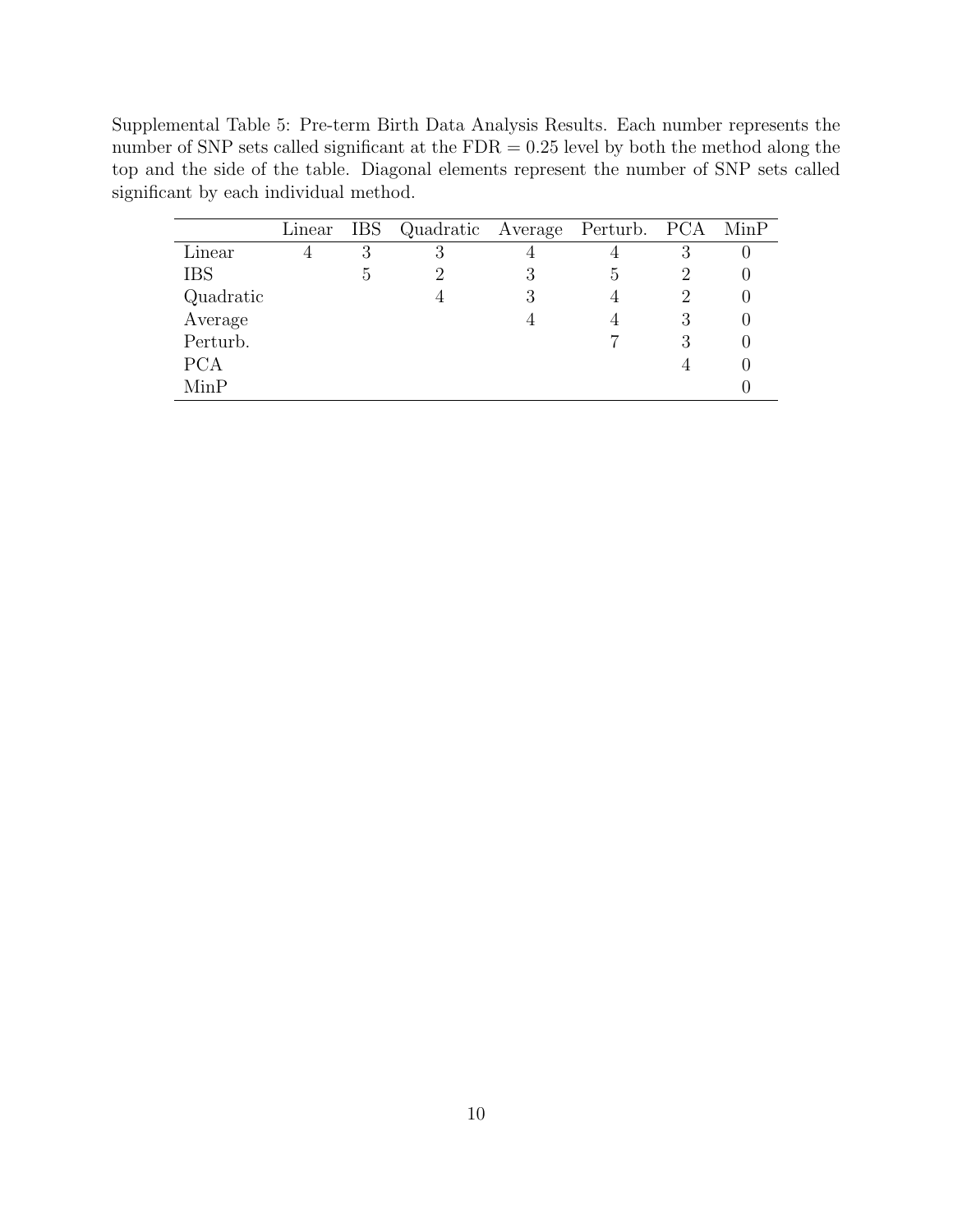Supplemental Table 6: Pre-term Birth Data Analysis Results. Each number represents the number of SNP sets called significant at the nominal  $\alpha = 0.01$  level by both the method along the top and the side of the table. Diagonal elements represent the number of SNP sets called significant by each individual method.

|            |  | Linear IBS Quadratic Average Perturb. PCA MinP |               |  |
|------------|--|------------------------------------------------|---------------|--|
| Linear     |  |                                                |               |  |
| <b>IBS</b> |  |                                                | $\mathcal{D}$ |  |
| Quadratic  |  |                                                |               |  |
| Average    |  |                                                |               |  |
| Perturb.   |  |                                                | റ             |  |
| <b>PCA</b> |  |                                                |               |  |
| MinP       |  |                                                |               |  |